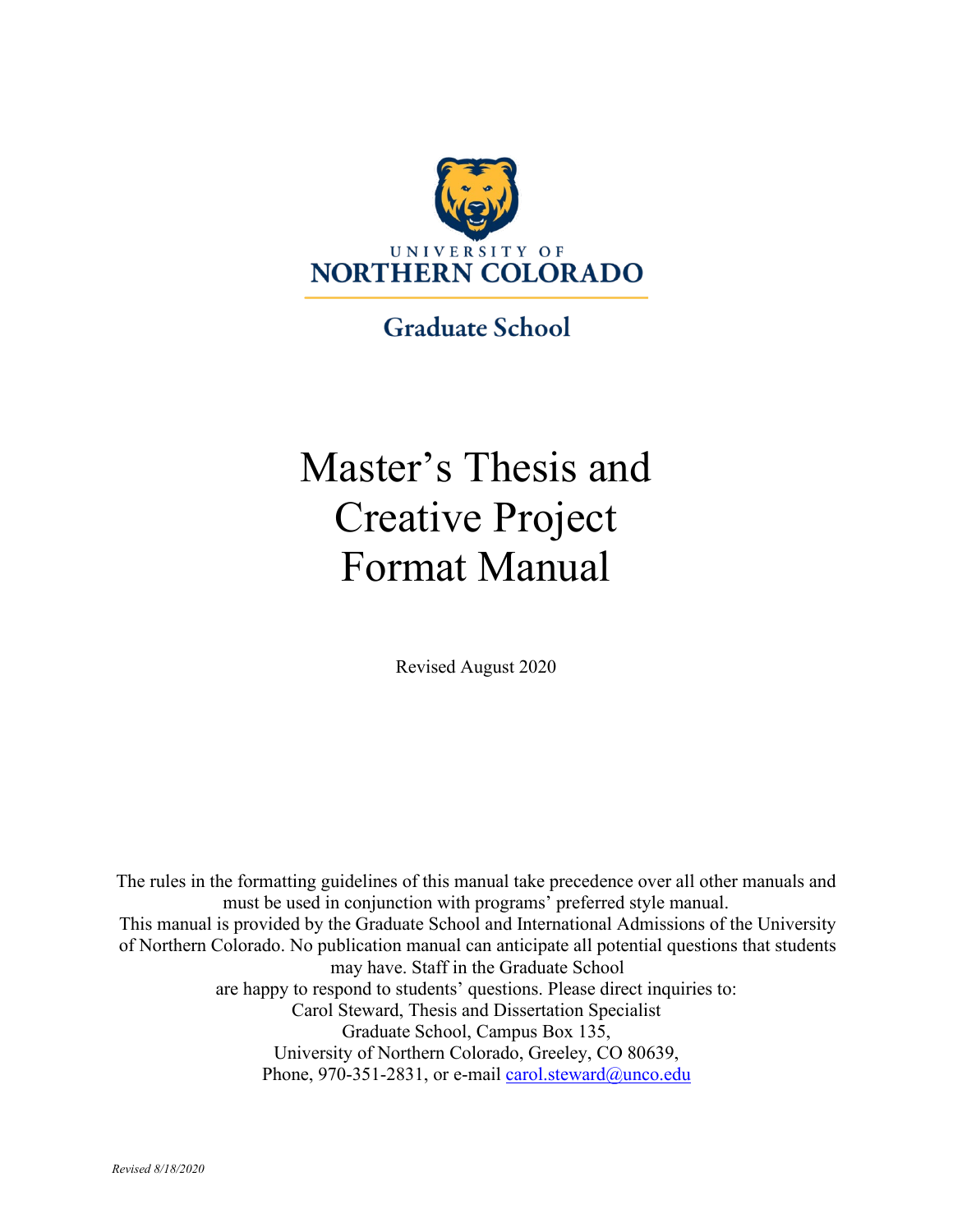# **Table of Contents**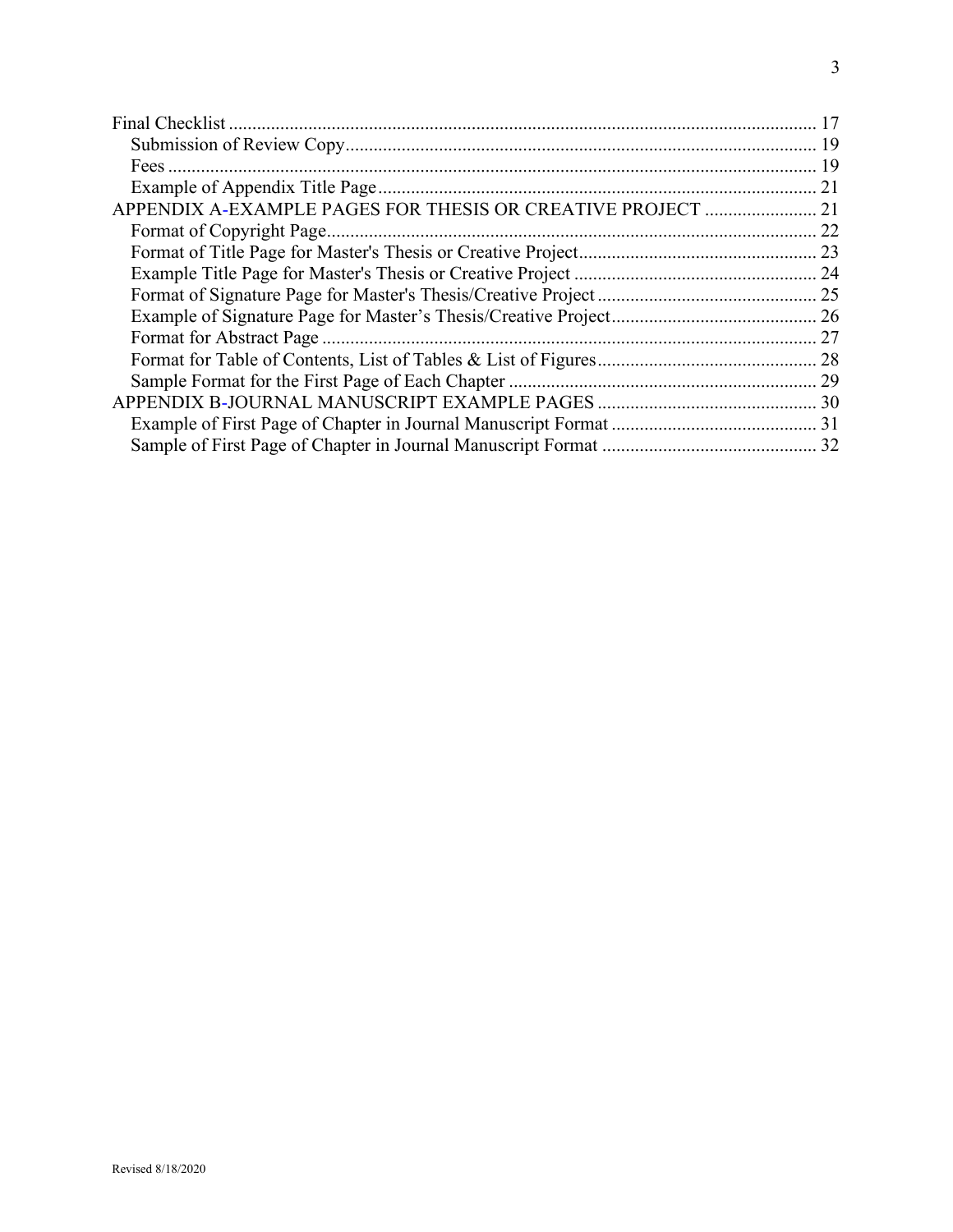#### **General Information**

<span id="page-3-0"></span>This manual is organized by topic areas to facilitate easy location of information needed to format and submit a final thesis or creative project. Most the formatting requirements are the same regardless of whether a student is writing a thesis or creative project. Differences among the types of documents are noted in the formatting manual where relevant. Refer to the Appendixes for examples.

#### <span id="page-3-1"></span>**Hiring a Typist**

If you choose to employ an editor or typist, you are responsible for selection of, payment to, and communication with the contracted typist. The Graduate School maintains a list of typists who have extensive experience with our guidelines. This implies no endorsement of listed typists, nor are students restricted to employ these particular typists; however, the typist you hire must follow the UNC Graduate School guidelines. It is your responsibility to clearly define to the typist the expected work, whether it is a full edit, formatting, or somewhere in-between. Before hiring a typist or editor, see a list of questions to ask yourself and prospective typists/editors on the Graduate School website.

A competent typist has up-to-date equipment in good repair and works with the author to ensure reflection of the Graduate School specifications for the thesis. Make the instructions to the typist precise and include the title of the style manual your program follows, as well as the style manual from the Graduate School. It is your responsibility to ensure that the typist has the appropriate style manuals required by the school and content area. We expect ongoing communication to define the role of the typist. The student must approve and proofread the work prior to turning it in to the Graduate School.

#### <span id="page-3-2"></span>**Safety and Academic Integrity**

#### <span id="page-3-3"></span>*Research with Human Participants*

All research projects conducted under the auspices of the university (e.g. by faculty, students, or staff) involving human subjects must be reviewed and approved by the university's Institutional Review Board (IRB). Faculty, students and staff planning human research must submit requests for IRB approval prior to any data collection.

If your research involves human participants, refer to the Office of Sponsored Programs website for application and IRBNet instructions, http://www.unco.edu/research/researchintegrity-and-compliance/institutional-review-board/. Download your IRB Approval letter from Streamlyne and include the in the appendix of your thesis.

#### <span id="page-3-4"></span>*Research with Animal Subjects*

If your research involves animal subjects you are required to submit an application to the Institutional Animal Care & Use Committee (IACUC), signed by their Research Advisor, and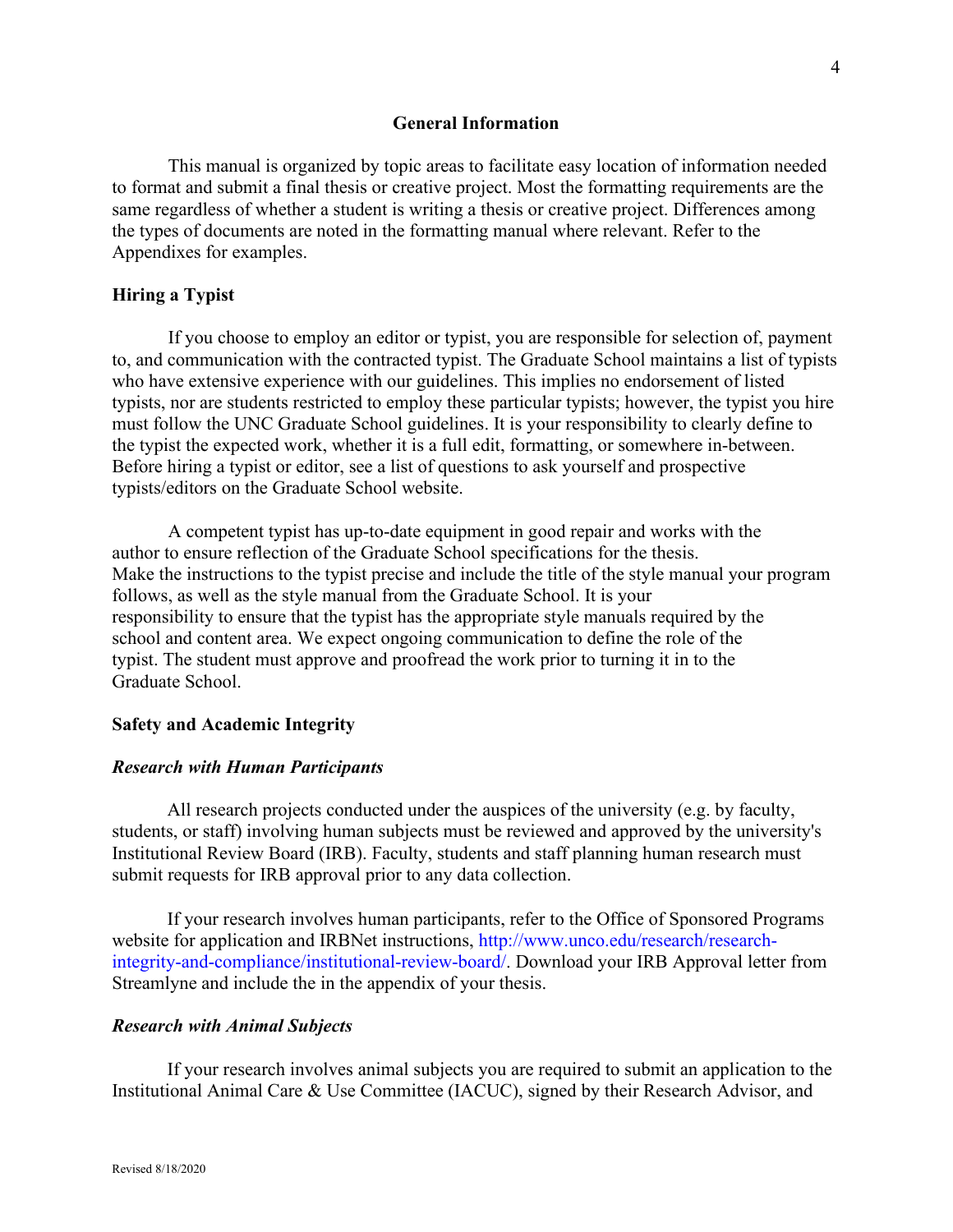receive approval prior to beginning research involving animal subjects. If you are doing animalrelated research, refer to the website for Institutional Animal Care & Use Committee (IACUC) <https://www.unco.edu/research/research-integrity-and-compliance/iacuc/>

Include official documentation of an approved IACUC application in an Appendix of your thesis.

#### <span id="page-4-0"></span>*Use of Copyrighted Materials*

Use of copyrighted materials in your thesis or creative project requires permission from the copyright holder in the Appendix and reference the permission in the Acknowledgements section. For additional information regarding requirements for copyright permission and definitions of "fair use," go to the following website: [www.copyright.gov/fls/fl102.html.](http://www.copyright.gov/fls/fl102.html) ProQuest also provides a description of copyright regulations specifically for theses and dissertation as well as an example of the content to include in a copyright permission letter in the following document: [http://media2.proquest.com/documents/UMI\\_CopyrightGuide.pdf.](http://media2.proquest.com/documents/UMI_CopyrightGuide.pdf)

#### <span id="page-4-1"></span>*Plagiarism*

"In order to encourage and foster academic excellence, the University expects students to conduct themselves in accordance with certain generally accepted norms of scholarship and professional behaviors. Because of this expectation, the University does not tolerate any form of academic misconduct. Academic misconduct includes but is not limited to plagiarism, cheating, fabrication, and knowingly or recklessly encouraging or making possible any act of plagiarism, cheating, or fabrication. Academic misconduct is an unacceptable activity in scholarship and is in conflict with academic and professional ethics and morals. " (UNC Dean of Students Office Code of Conduct section D;

[http://www.unco.edu/dos/academicIntegrity/AcademicMisconduct.html\)](http://www.unco.edu/dos/academicIntegrity/AcademicMisconduct.html).

The related issue of self-plagiarism occurs when students duplicate their own words extensively without appropriate reference to the previous work. Students found to have plagiarized material or text within their thesis or creative project may be subject to an "F" on the work in question or other academic penalties as explained in the Dean of Students Code of Conduct, and may result in revocation of the graduate degree. (UNC Dean of Student's Office Code of Conduct.)

#### **Format Structure Options**

<span id="page-4-2"></span>Below are brief descriptions of the three options currently available at University of Northern Colorado for structuring a master's thesis or creative project. If the traditional fivechapter model does not fit your study, you may consider the options below. Work closely with your committee to determine the appropriate structure for your thesis or creative project. If your program has a specific layout or structure, you are expected to follow the program's guidelines.

#### <span id="page-4-3"></span>**Traditional Format**

The body of the traditional format for a study consists of five chapters: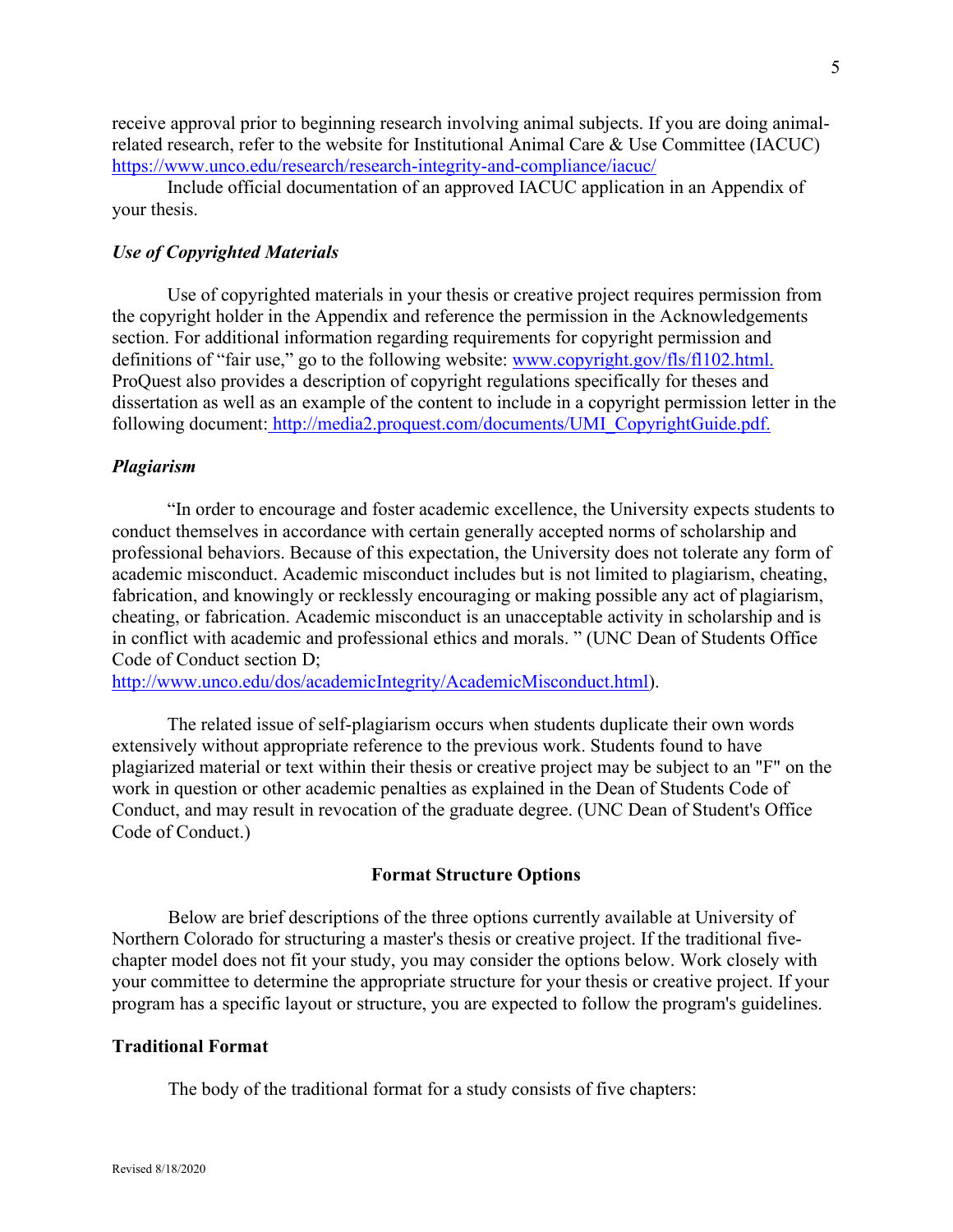- Chapter I –Introduction to the Study
- Chapter II Review of the Literature
- Chapter III Methodology
- Chapter IV Results
- Chapter  $V Disclusion$  and Conclusions

#### <span id="page-5-0"></span>**Journal Manuscript Format**

This format contains one or more chapters as separate journal manuscripts, with each manuscript addressing separate identifiable, underlying themes or lines of research within the overall study. It will include five to six chapters:

- Chapter I Introduction, explains how the individual studies (if including two journal manuscripts) are related. If you are only including one, thoroughly explain the topic, rationale for the study, and research questions you are exploring.
- Chapter II Review of Literature, a comprehensive exploration of the framework underlying the thesis research. Alternatively, the material from Chapters I and II may be combined into a single chapter, e.g., "Introduction and Review of Literature." If so, change subsequent chapter numbers accordingly.
- Chapter III Methodology, an in-depth description of the research design(s) and methods.
- Chapter IV and V Journal Manuscript Title/s will be specific to your study or studies - a minimum of one stand-alone manuscript chapters is required for a master's thesis using the journal manuscript format. Text in the manuscript chapter/s will likely duplicate material included in the first three chapters of your thesis. The goal is having a journal article "ready to go" to a journal for consideration.
- Chapter V or VI Results, provide a summary of the work and a synthesis of results of the overall study.

# <span id="page-5-2"></span><span id="page-5-1"></span>*Unique Considerations for the Journal Manuscript Format*

Manuscript chapter/s included within UNC thesis must represent work conducted by the student while enrolled in a UNC graduate program and cannot have been used to obtain another degree.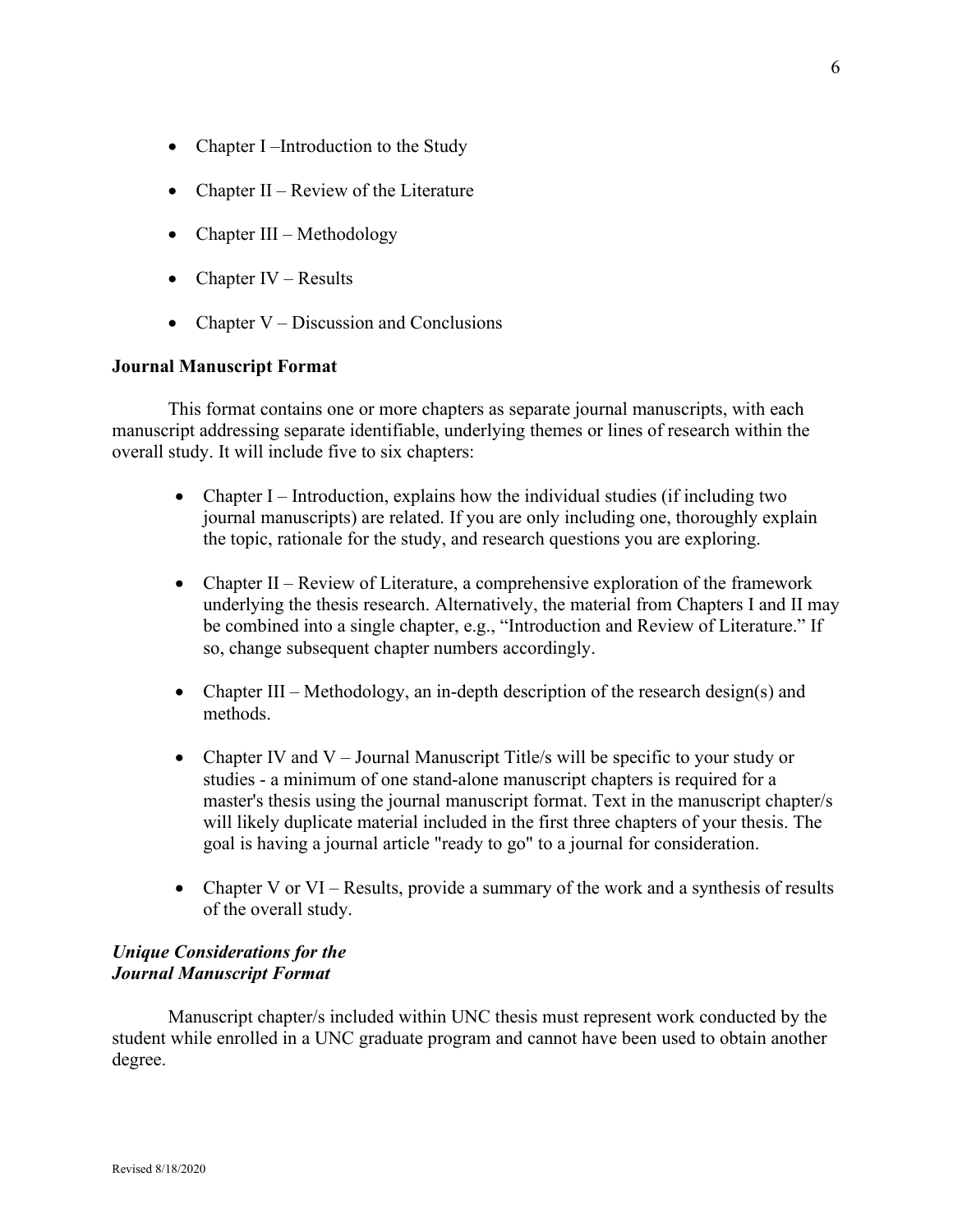**Abstracts.** Include an overall abstract for the thesis. You have the option of including a separate abstract specific to each journal article in addition to the overall abstract of the thesis. The journal article abstract would be more focused on the one topic than the broader spectrum of the thesis abstract.

**Acknowledgements.** Include only at the beginning of the thesis or creative project and not in the separate chapters or manuscripts.

**Authorship.** The student must be the sole author or first co-author of each article submitted as a manuscript chapter. Works co-authored with one or more faculty must include a summary of the contributions made by the student and by the faculty author(s) on the chapter title page. If you include a previously published article that has multiple authors, you, the student, must obtain permission from all co-authors before including the article in the thesis. While it is not necessary to include co-author permissions in the thesis appendix, you should send a copy to the graduate school and retain copies of such permissions for your personal records.

**Copyright Release.** Before including published or accepted for publication articles in your thesis or creative project, obtain a copyright release or permission from the journal or publisher. Include a note on the first page of chapter acknowledging previous publication of the material. The Graduate School will not accept a thesis or creative project for final submission without receipt of the copyright release(s). Manuscripts under review or that have not been submitted for publication do not need a copyright release.

**Table of Contents.** List the Contributions of Authors (first page of journal chapters) and correlating page numbers in the main thesis or creative project table of contents. You will not include a table of contents within the journal manuscript chapter/s.

**General Formatting.** All formatting requirements for the manuscript chapters are identical to those of the non-manuscript chapters. For example, apply the same margins, line spacing, heading styles, and editorial styles (e.g., APA style, Chicago style, etc.) throughout, regardless of the editorial style guidelines in targeted journal(s). Maintaining uniform formatting throughout the document establishes that the UNC thesis represents a unified body of work as well as facilitates a professional appearance of the overall document. Digital reproductions or reprints of previously published manuscripts are not acceptable in the thesis.

**Reference List.** Include a comprehensive reference list at the end of the thesis which includes all references cited in the entire thesis. In addition, you may choose whether or not to include separate journal manuscript reference lists in the manuscript chapter(s) which include only the sources from that article.

#### <span id="page-6-0"></span>**Alternate Format**

Some researchers prefer to organize and present their work in formats that are either unique to a certain discipline or that more effectively communicate the research based on a particular paradigm. For example, a student conducting a critique of an artist or an artistic style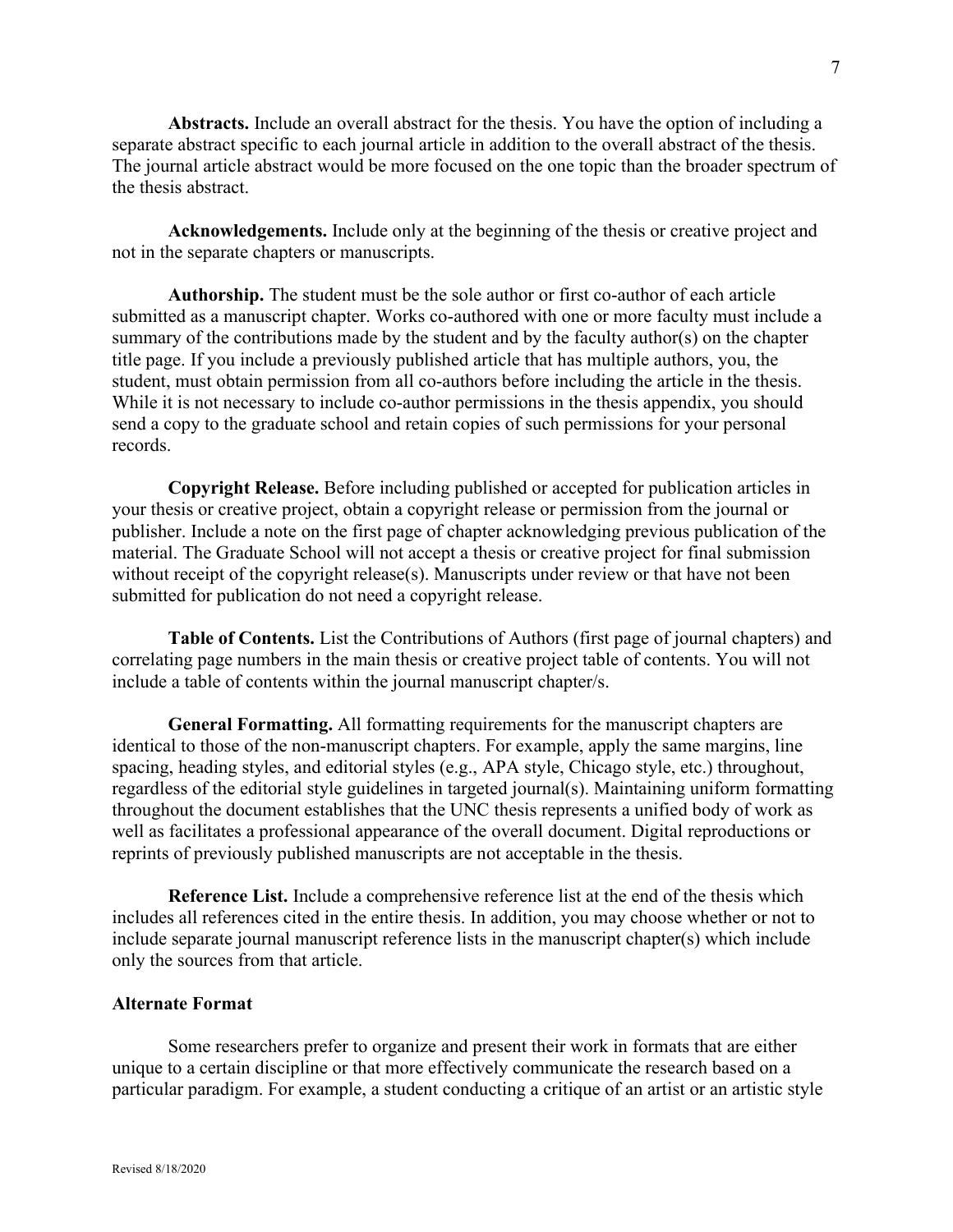or a dramaturgical study may request a presentation format that is unique to that student's discipline.

If this is the case, at the time of the proposal, the student's research advisor will send an email explaining the alternate style, including rationale and an outline or pertinent examples, to the Thesis and Dissertation Specialist at the Graduate School. Obtain approval from the Graduate School *before* writing begins. Format and other guidelines within this manual apply to the alternate format unless specified in the Alternate Format Request.

#### **Overall Formatting Requirements**

<span id="page-7-0"></span>Typeface affects the physical appearance of a manuscript more than any single element. The following style parameters are mandatory for all UNC Graduate Publications, even though they may conflict with program style manuals. *Do not use* format from a previously published thesis or creative project in lieu of an up-to-date style manual and the current version of the *Master's Thesis and Creative Project Format Manual.*

#### <span id="page-7-1"></span>**Font Style and Size**

- Use the same size and style font throughout the entire document, including page numbers, size 12, Times New Roman or Arial are preferred.
- Within long tables, you may use no smaller than 8-point font. Keep the table number, title, and figure number and captions the same size as the rest of the thesis.
- Use bold and italicized font sparingly within the body of the thesis, mainly for headings, as required by style manual guidelines.

#### <span id="page-7-2"></span>**Margins**

- All margins will be 1 inch on all pages of the thesis including the preliminary pages, main body of the document, reference list, tables, figures, and appendices.
- Exception: the first page of each chapter and new section start 2 inches from the top of the page, 1 inch below the 1 inch margin setting. (Space down, don't change the margin on these few pages):
	- Signature Page,
	- Abstract,
	- Acknowledgments,
	- Table of Contents,
	- Lists of Tables/Figures,
	- Chapters (first page only),
	- References, and
	- Appendix title pages.
- Bottom margin may appear larger due to widowed or orphaned lines.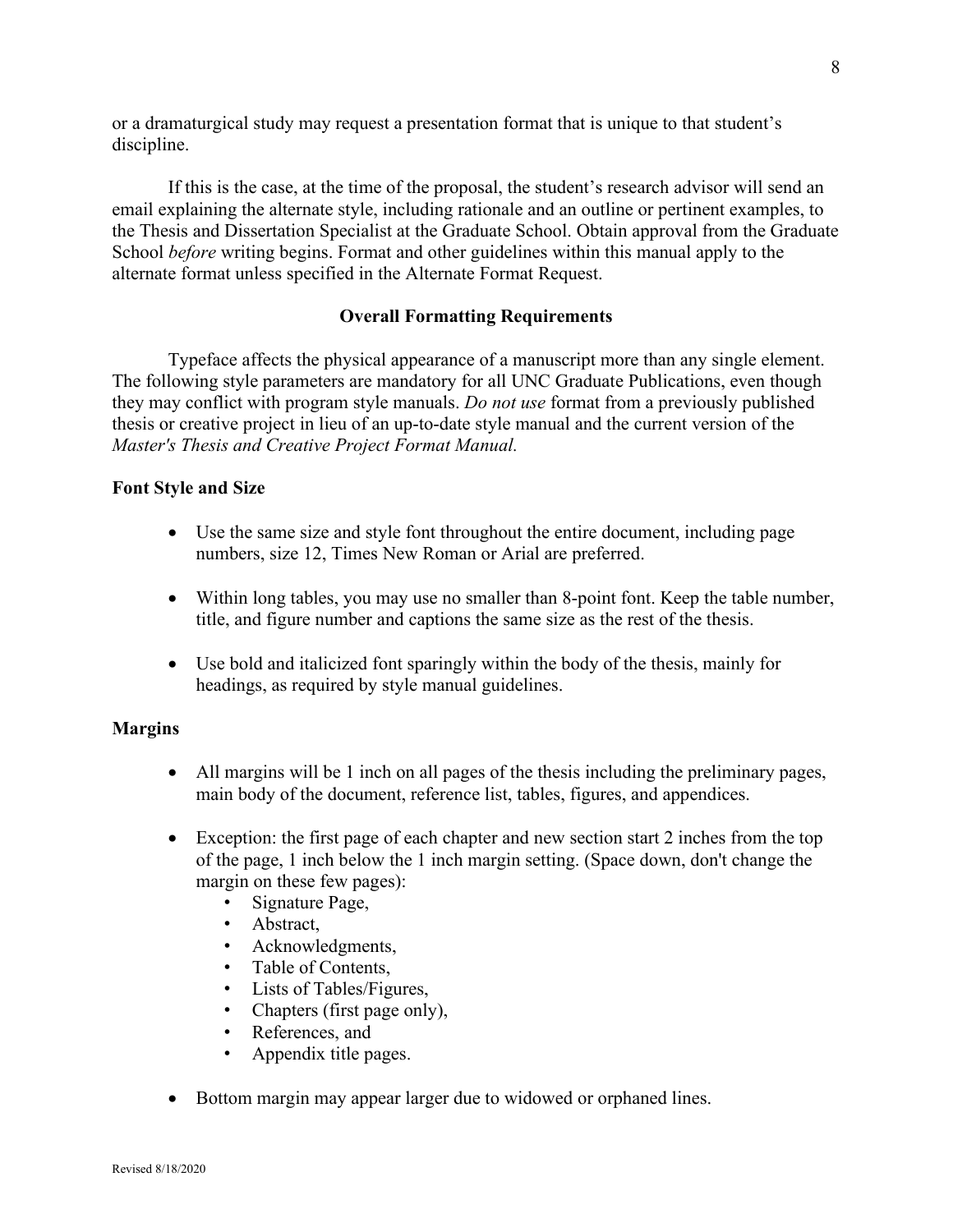- Do not justify the text keep right side of the text jagged rather than even.
- Do not use a running head (the title or author name at the top or bottom of each page).

### <span id="page-8-0"></span>**Paragraph Settings**

- Double-space (only 1 blank line between lines of text.) Do not add extra space between paragraphs or above or below headings.
- Paragraph indents set at  $\frac{1}{2}$  inch.

# <span id="page-8-1"></span>*Widowed and Orphaned Lines*

- When you must divide a paragraph at the end of a page, place at least two lines at the bottom of the page and at least two lines at the top of the following page.
- Do not leave a heading at the bottom of a page without the related paragraph move heading to the following page so it stays with the paragraph.

# <span id="page-8-2"></span>*Line Spacing*

- Double-space the narrative of the manuscript (one blank line between lines of text.) with these exceptions:
	- Block indent and single-space Hypotheses and Research Questions
	- Single-space footnotes, table titles, and figure captions.

### <span id="page-8-3"></span>**Figures, Examples and Tables**

- Figures, examples, and tables follow within one page of the related discussion.
- Text and tables, figures or examples may appear on the same page, however, do not break into the middle of a sentence or paragraph to insert it, place it at the end of a paragraph.
- Align all figures, examples, and tables within the left and right margin
- Neatly organize tables. Do not combine multiple tables into one long table; keep them simple and clean.
- Do not include "raw data" in tables such as unedited interview transcripts or computer output.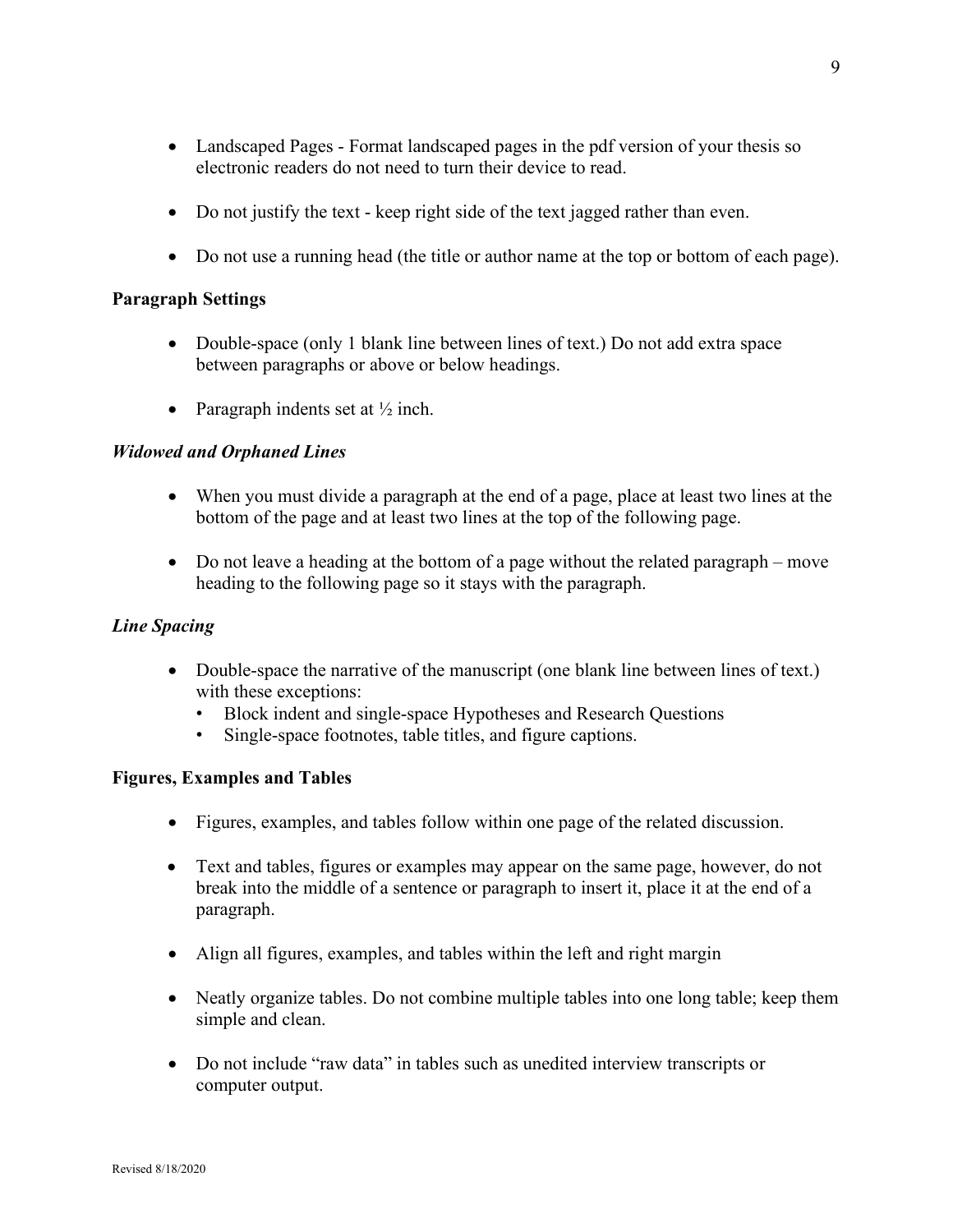- Double-space short tables, and begin and end on the same page.
- Start long tables at the top of the page, single-space table content, and continue to the following page(s) if necessary. If the table goes on to more than one page, include "Table #, continued" at the top of each subsequent page. Repeat column headings on each subsequent page.
- Make titles of tables, examples, and figures concise. Include all in a list of tables, list of examples, or list of figures worded exactly as they appear in the body of the thesis. If explanatory information is added to the title, do not place this material in the List of Tables, List of Examples, or List of Figures. (each list starts on a new page in the preliminary section, after the Table of Contents.)
- Table titles go above the tables. Choose one of the following numbering styles, and use throughout your document:
	- numbered consecutively in Arabic numerals throughout the manuscript.
	- chapter or appendix prefix in the table number, with table numbering starting again with table 1 in each chapter or appendix, such as:
		- tables in Chapter II would be Table 2.1, 2.2, 2.3, etc
		- tables in Appendix C would be Table C.1, C.2, C.3
	- Include appendix table titles in the List of Tables
	- Do not include chapter numbering if tables only appear in one chapter.
- Place figure titles outside and below the figure. Use the same numbering system for figures as for tables, using either consecutive numbering throughout the thesis or using the chapter or appendix prefix numbering format.
- Place example titles outside and below the example. Designate musical examples as "example" and abbreviated "Ex." in the caption. Use the same numbering system for examples that they use for tables and figures.

### <span id="page-9-0"></span>**Chapter or Section Heading Format**

Style, format, and position of headings should follow rules in the publication style manual you are using, e.g., APA, Chicago style, etc.; however, the following rules also apply:

- Chapter or section title is not counted as a "level" in determining the heading format. The "First-Level Heading" starts after the title. Start over with "First-Level" in every new chapter or section.
- Centered titles and headings longer than 4 inches, divide into multiple, single-spaced, first lines longer than the next in all cases.
- Side headings longer than 2.5 inches, divide into multiple lines and single-spaced, first lines longer than the next in all cases.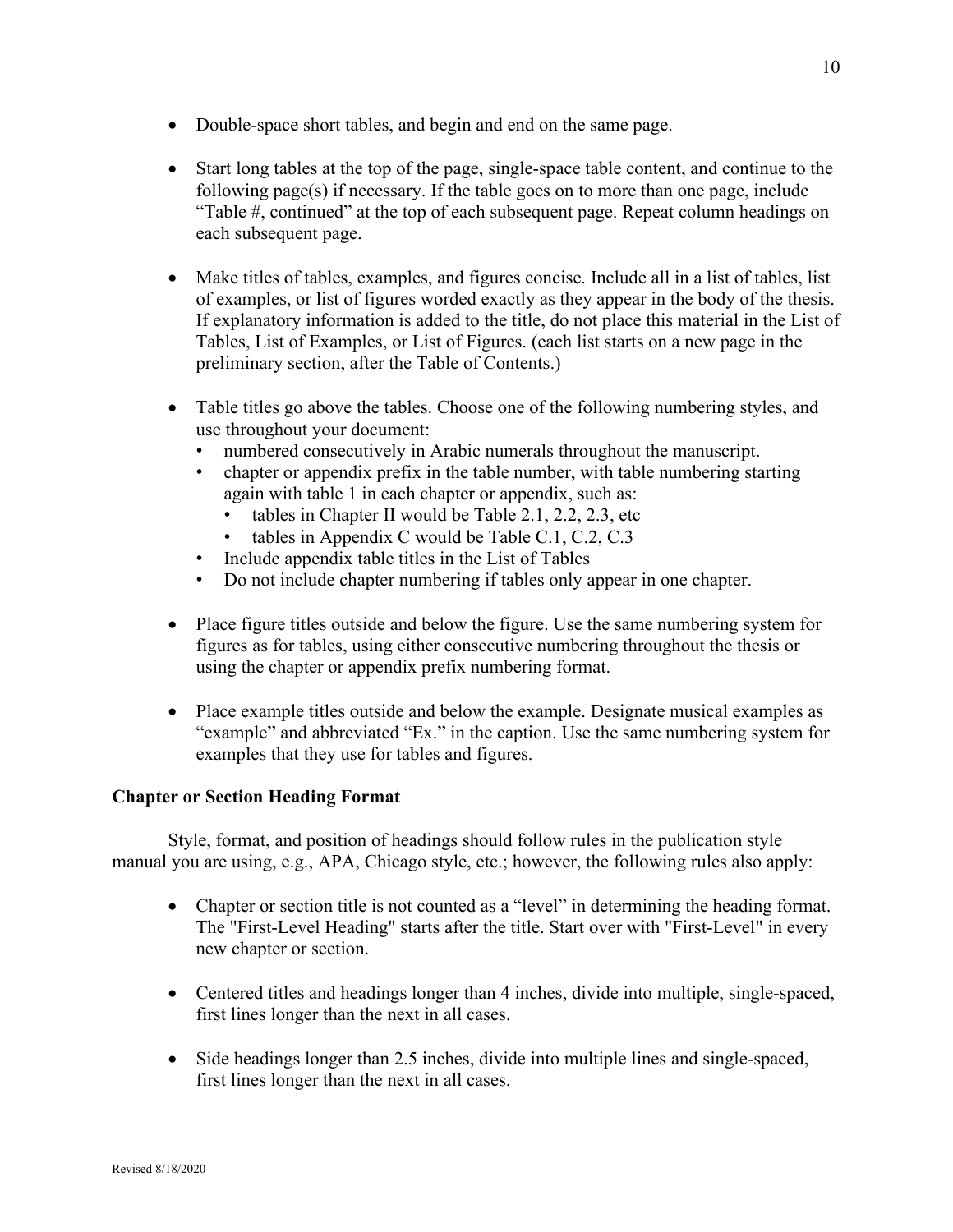- Do not use acronyms or abbreviations in title or headings. Spell them out.
- If two (or more) headings appear together (without a paragraph between), leave 1 blank lines between the headings, and a double-space (one blank line) between the heading and the text that follows. Be consistent on all headers.

# <span id="page-10-0"></span>**Page Numbering**

- Set page numbers  $\frac{1}{2}$  inch from the edge of the page (inside a page header or footer, within the margin) so the number does not overlap into the text of the thesis.
- Place page numbers on landscape pages in the top right of the page

# <span id="page-10-1"></span>*Preliminary Pages - Roman Numerals*

- Do NOT insert page numbers on the copyright, title and signature pages.
- Number the preliminary pages with lower-case Roman numerals, bottom center of the page.
- Start showing page numbers on the Abstract, beginning with the number iii and continue until the first page of the thesis or creative project

# <span id="page-10-3"></span><span id="page-10-2"></span>*Body of the Thesis or Creative Project - Arabic Numerals*

- Arabic numbers begin with the first page of the Preface or the first page of Chapter I, and continue throughout the study, references, and appendices in the upper right corner of the page.
- Landscape pages, set the page number in the top right corner of the page.

# <span id="page-10-5"></span><span id="page-10-4"></span>**Research Hypotheses and Research Questions**

Block indent and single-space each question with double-spacing between questions. Use this format in all locations when you repeat the full question. If you are using guiding questions, aims or assumptions, follow these same formatting guidelines using A1, A2, etc. for Aims or Assumptions, and Q1, Q2, and so on for all types of questions. For example:

Q1 To what extent does nurse work environment and level of burnout explain patients' satisfaction with care?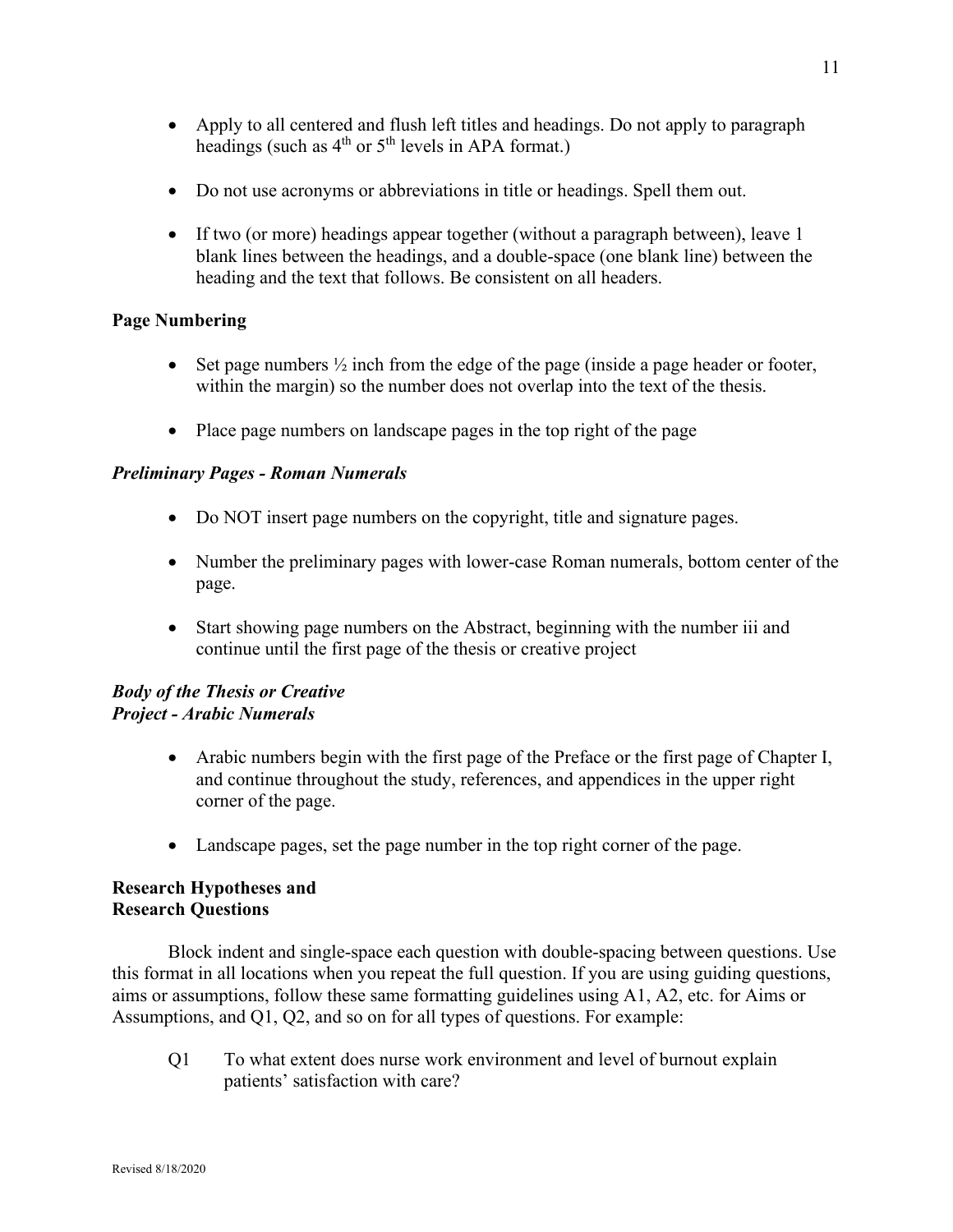Q2 How do teachers interpret social interactions among children with hearing impairments?

Many investigations include formal statements of research hypotheses in the thesis. Use the same format as used above for research questions. Number research hypotheses H1, H2, etc. and indent as a blocked quotation. For example:

- H1 Group study will result in higher achievement scores than individual study among graduate students enrolled in introductory level statistics courses.
- H2 Practice of a mental function will produce more rapid future learning of that mental function.
- H3 Attitudes toward occupational roles are related to behaviors and expectations associated with those roles.

Occasionally, a student might state statistical hypotheses, including null hypotheses, in addition to research hypotheses; if so, type them as H01, H02, and so on.

### **Format Requirements of the Thesis or Creative Project**

<span id="page-11-0"></span>This section identifies and details the order of the final thesis or creative project regardless of which structure you choose. Examples of specific pages are in the Appendix. All pages must follow the margin requirements: 1 inch on the top, left, right and bottom margins.

### <span id="page-11-1"></span>**Preliminary Pages**

### <span id="page-11-2"></span>*Copyright Page*

Copyright subsists in accordance with this title, "original works of authorship fixed in any tangible medium of expression, now known or later developed, from which they can be perceived, reproduced, or otherwise communicated, either directly or with the aid of a machine or device" (U.S. Copyright Act of 2009, http://www.copyright.gov/title17/92chap1.pdf). This means that the Copyright Act protects a thesis as soon as the author creates it. Registration of copyright is not required to protect the work against unrestricted distribution of the manuscripts or significant portions thereof, however may be beneficial if going to court over plagiarism issues.

Many students register their thesis or creative project formally for copyright in order to establish proof of date and source of authorship. Students either register it themselves on the webpage for the U.S. Copyright Office, http://www.copyright.gov, or request that ProQuest Information and Learning (PQIL) process the copyright (this requires publishing through ProQuest). Those working with PQIL must have a copyright page and the payment will be made directly to PQIL when uploading the digital thesis or creative project to ProQuest. The copyright page should include the student's name in full since the copyright is a legally binding document. (Your name in URSA and DegreeWorks should match the name on the copyright page.)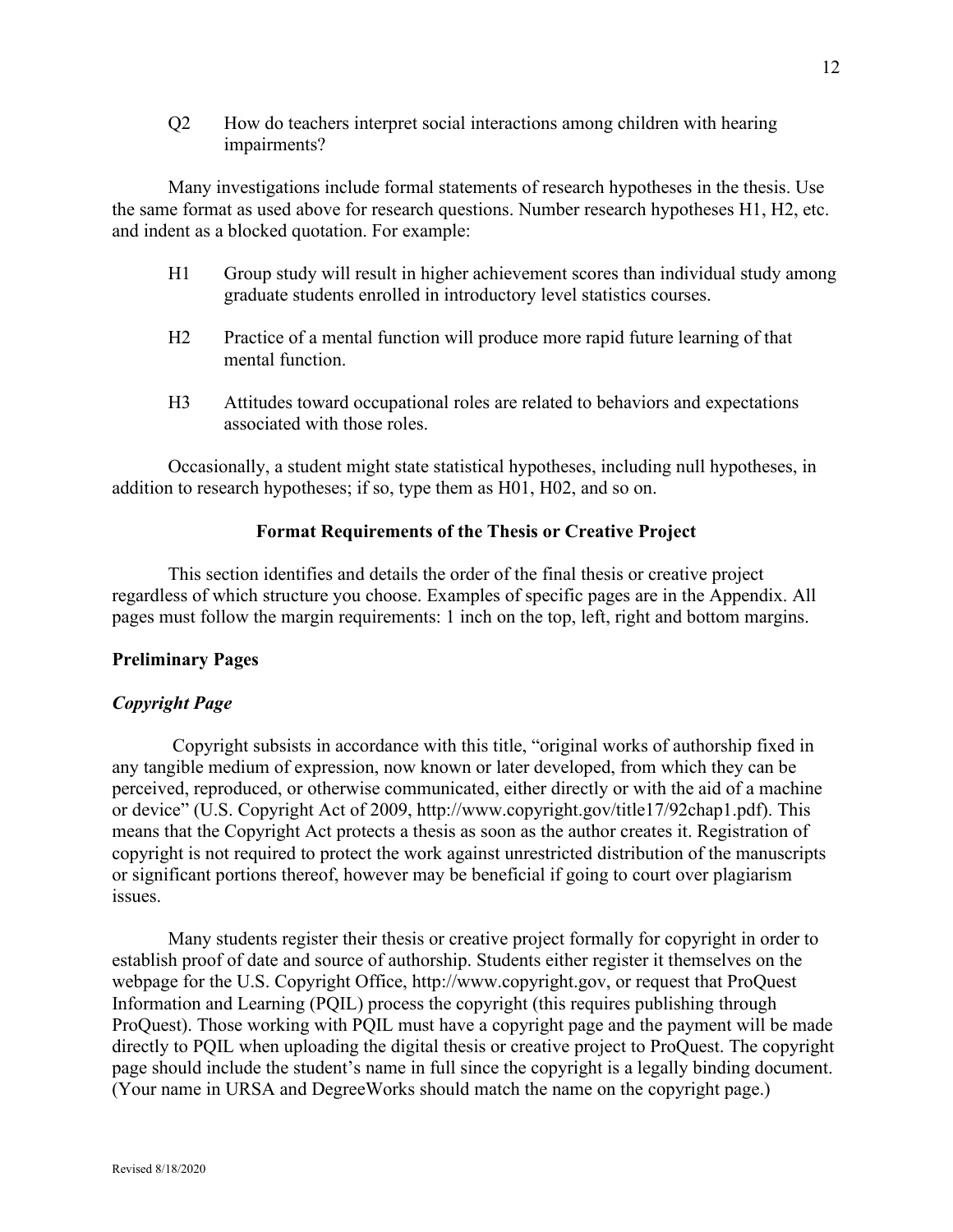The copyright page is not numbered and is placed before the title page. Registering the copyright is not required, but is highly recommended. You do not need to register the copyright with the Library of Congress in order to include a copyright page.

# <span id="page-12-0"></span>*Title Page*

Example of UNC format in the Appendix.

- Follow University of Northern Colorado layout.
- Include the full thesis or creative project title in all capital letters, centered between the margins.
- Format titles in all capital letters. If the title is longer than 4 inches, use an inverted pyramid format with the first line no longer than 4 inches and each subsequent line shorter than the previous line. Single-space the title if it requires two or more lines.
- Spell out acronyms or abbreviations in the title.
- If a title begins with an Arabic numeral, spell out the number, e.g.,  $21^{st}$  Century would be written as Twenty-First Century; the only exception is for chemical compounds, e.g., 8-METHYL-6-THIOPURINE, for which numerals are permitted to begin a title.
- Center your name as it appears in URSA and DegreeWorks. Make name changes through the Registrar's Office.
- The title and student's full name must match the name and title on the copyright page, abstract, and signature pages.
- Date should be the month and year that the final degree is awarded (graduation month and year.)
- This page is not numbered.

### <span id="page-12-1"></span>*Signature Page*

Example of UNC format in the Appendix.

- Include ONLY the unsigned signature page in your thesis. Turn in one digital copy of the signature page. Signatures may be digital or hand-written.
- The title and author's name must match the name and title on the copyright page, abstract and signature pages.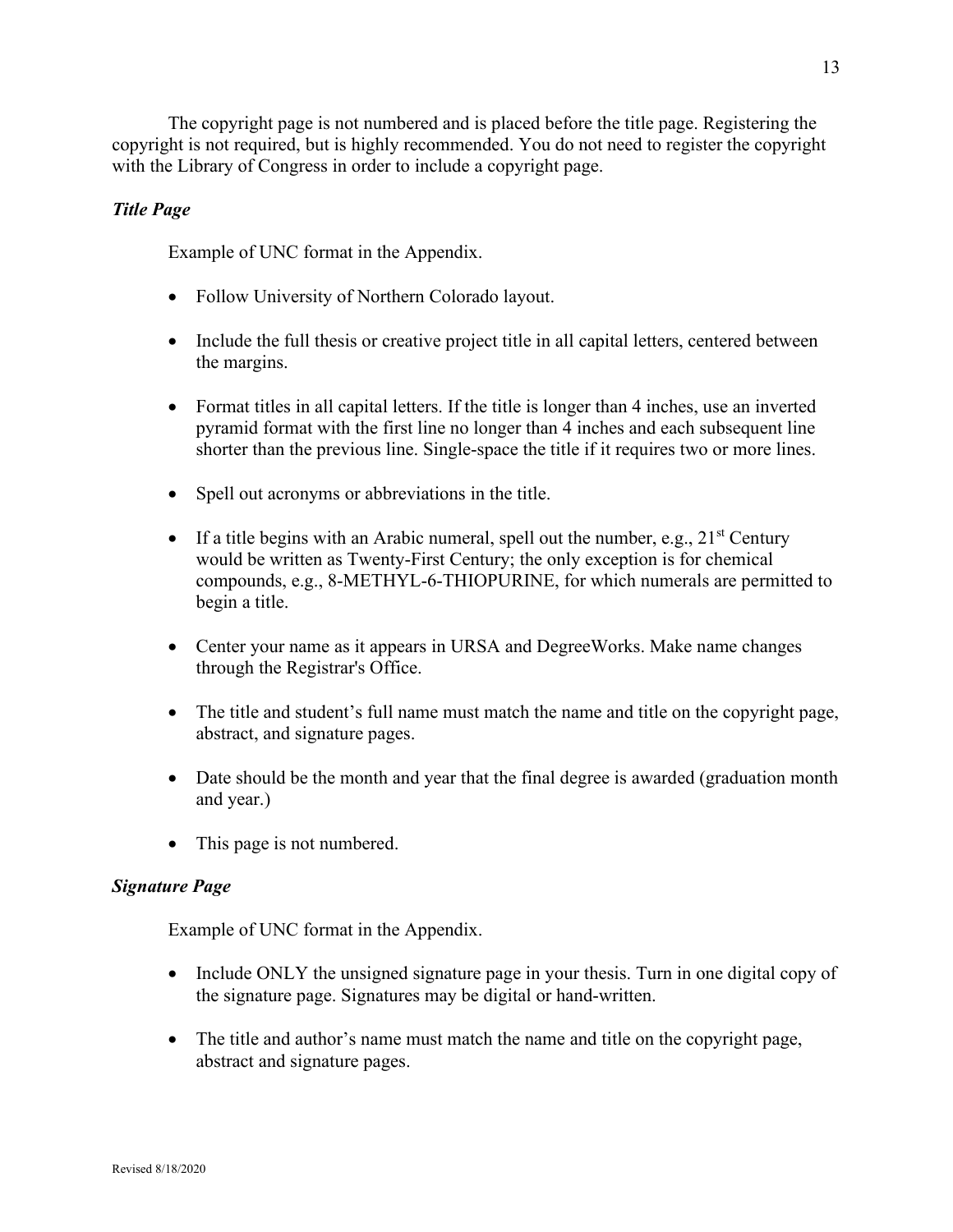- Type professors' names and academic credentials (e.g., D.A., D.M.A., D.M.E., Ed.D., Ph.D., or other specific degree) below their signature line.
- All faculty on the Master's thesis committee must hold Graduate Faculty or Graduate Faculty Equivalence status.
- Title must match exactly what is on the title page.
- This page is not numbered.

# <span id="page-13-0"></span>*Abstract*

Example of UNC format in the Appendix.

- Author Citation at the top of the abstract page is single spaced with a hanging indent on second and subsequent lines.
- Unless you will publish your thesis through ProQuest Information and Learning (PQIL), record it as an "Unpublished Master's Thesis or Creative Project."
- Author name and title on the abstract author citation should match those on the title and signature pages.
- The abstract is a brief description of the research topic, significance, methods, results, implications, and conclusions in a concise manner. There is no page or word limit for the abstract. Double-space the abstract.
- Number the first page of the abstract with page iii using lowercase Roman numeral at the bottom center of the page, in the footer (within the margin.)

#### <span id="page-13-2"></span><span id="page-13-1"></span>*Acknowledgments or Dedication (Optional)*

- The acknowledgments page is a record of the author's indebtedness (often to faculty members, family members, student colleagues, typists, friends, funding agencies, and others who contributed to the study's completion).
- If you are including journal manuscripts in your thesis, you may want to go into more detail about the contributions co-authors (if any) made to your research and article.
- This section also includes reference to permission granted to use previously copyrighted materials appearing extensively in the thesis or creative project.
- Write acknowledgments in a dignified manner and follow the same formatting requirements as the body of the thesis or creative project.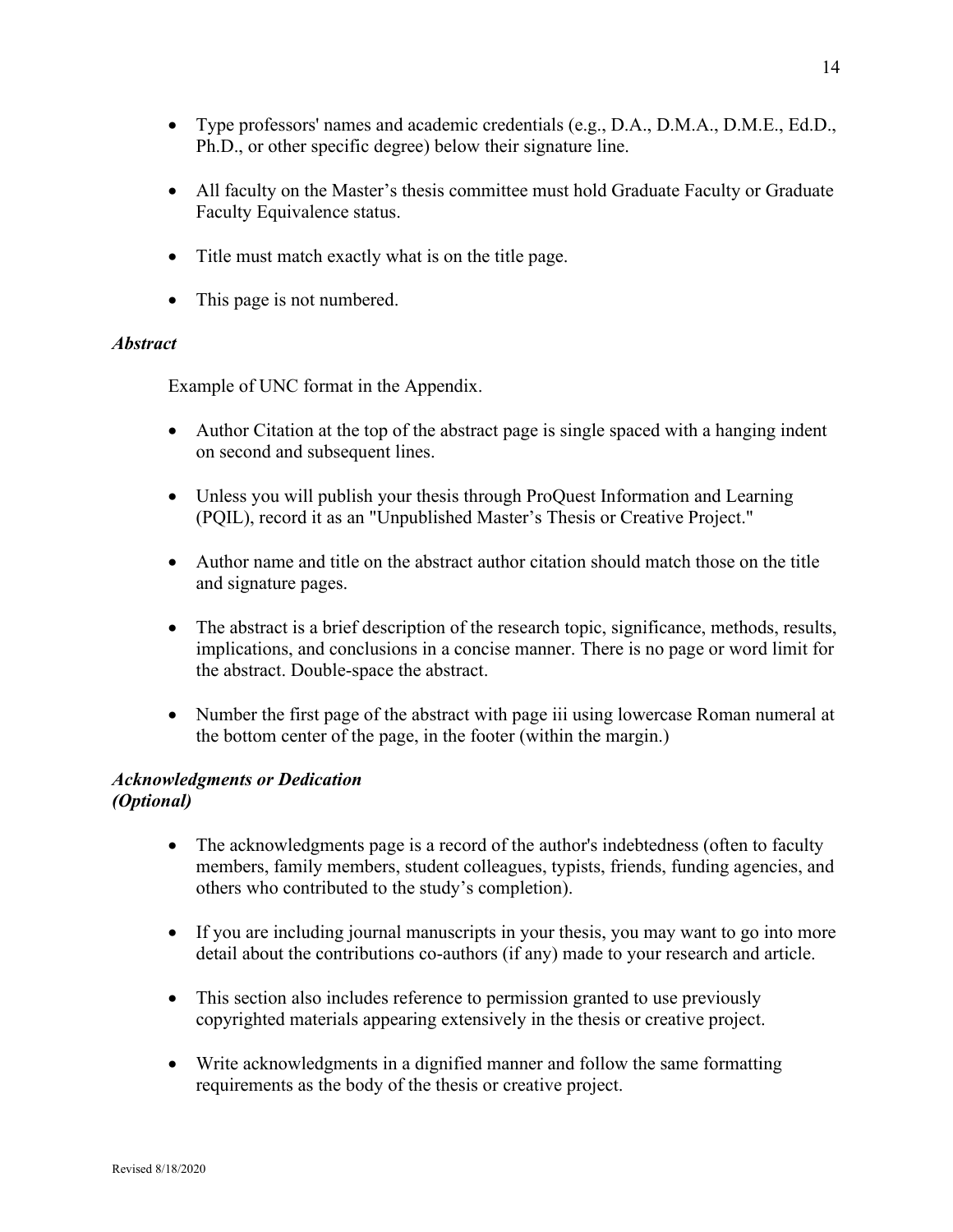• Number the acknowledgements (or dedication) pages sequentially after the Abstract pages and place the lower case Roman numerals in the bottom center of the page, in the footer (within the margin.)

# <span id="page-14-1"></span><span id="page-14-0"></span>*Table of Contents, List of Tables, and List of Figures*

Example of UNC format in the Appendix.

- The first entry in the Table of Contents either the first page of the PREFACE (if applicable) or CHAPTER I.
- Include every chapter, title, (and its respective page number) and at least one level of heading in the Table of Contents.
- Use Roman numerals for the chapter numbers in the Chapter and the Table of Contents.
- Page numbers should be flush at the right margin while keeping the chapters and headings cleanly aligned at the left. Do not allow words to run over into the page numbers.
- Use exactly the same wording in the Table of Contents as the chapter titles and headings that appear in the body of the manuscript.
- If tables and/or figures appear in the body of the thesis or creative project, include separate lists for the List of Tables, List of Figures, or List of Examples following the same formatting rules as for the Table of Contents. Start each separate list on a new page.
- Number pages of the Table of Contents (and lists of tables, figures or examples) with lowercase Roman numerals continuing from the previous page, bottom center of the page in the footer (within the margin.)

# <span id="page-14-2"></span>**Body of Thesis or Creative Project**

The body of the thesis or creative project consists of the study itself. It should conform with the style manual appropriate to the discipline or type of research conducted and this *Master's Thesis and Creative Project Format Manual*. If there is a difference in style between the program's adopted style manual and Graduate School format, the Graduate School format overrides the program style manual. If you have questions, contact the Thesis and Dissertation Specialist in the Graduate School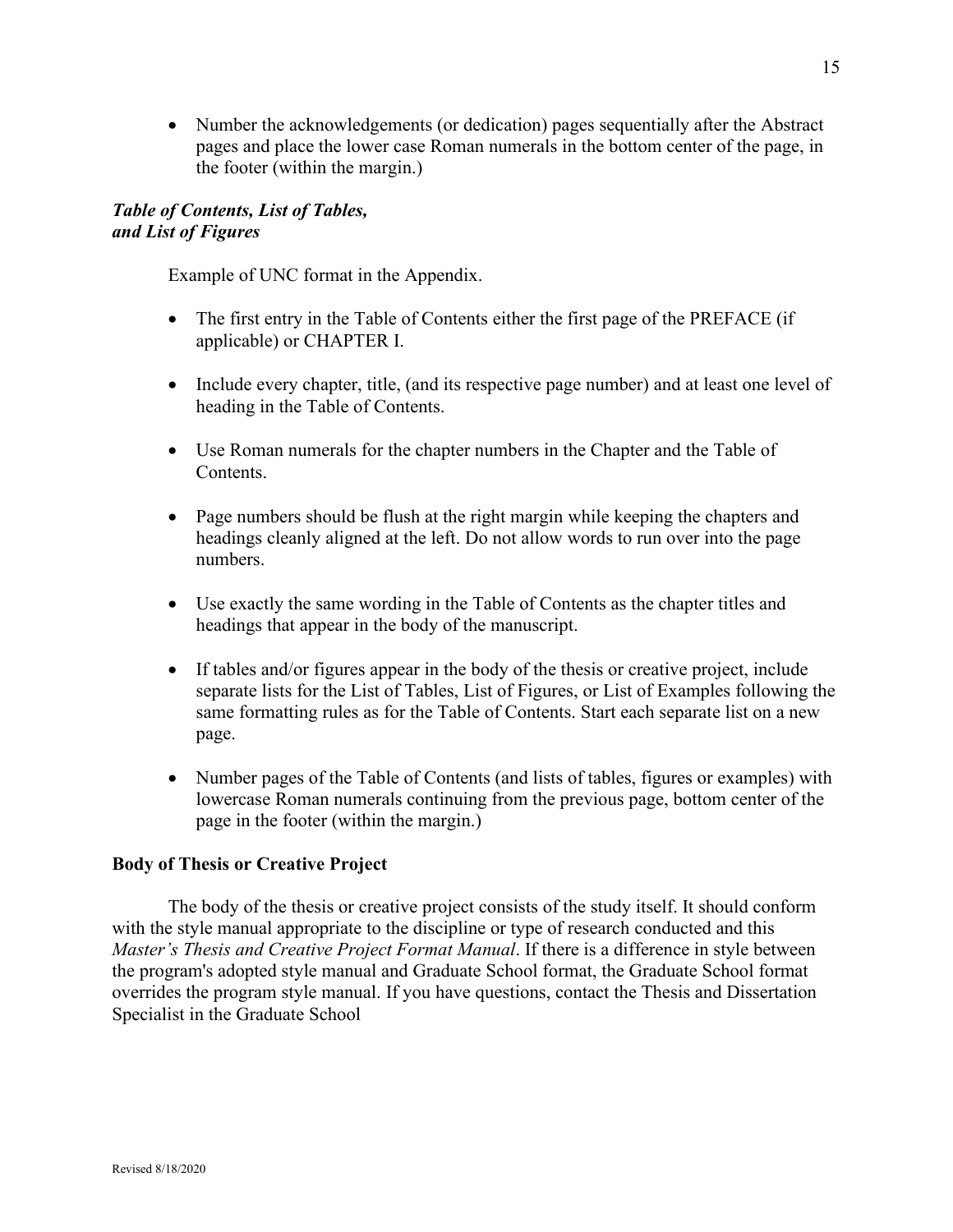## <span id="page-15-0"></span>*Preface (optional)*

Normally, there is no reason to include a preface in the thesis or creative project because an introduction is contained within the first chapter. Only in cases where the genesis of the undertaking is important for an understanding of the work, or where the method of research or other aspect of the investigation is out of the ordinary, would you include a preface.

# <span id="page-15-1"></span>*Main Text of Thesis or Creative Project*

Example of UNC format for first page of each new chapter and section in the Appendix.

- The main text of the thesis or creative project starts with page 1 of Chapter I.
- Start numbering on page 1 of the thesis with Arabic numerals, top right of the page, in the header (within the margin.)
- Follow heading style and format adopted by your program (e.g., APA, Chicago, Turabian, American Chemical Society, or American Sociological Society, etc.)
- Indicate IRB (Institutional Review Board) and/or IACUC (Institutional Animal Care and Use Committee) approval in the methods section if your research involves either human participants or animal subjects.
- Use consistent spacing after end of the sentence punctuation, e.g., using one or two spaces consistently following a period or question mark.

# <span id="page-15-3"></span><span id="page-15-2"></span>*Reference Citations, Reference List, Or Bibliography*

- Write reference citations and the reference list or bibliography in accordance with the selected style manual for the discipline or type of research conducted.
- Check author citations and reference listings for name order, spelling, and year match. [www.reciteworks.com](http://www.reciteworks.com/) is a tool that checks APA references and citation format.
- Every reference cited must be in the reference list.
- Every author or group in the reference list must be cited in the thesis or creative project. If not, remove them from the reference list.
- Do not allow a reference listing to divide in the middle; keep full listing on the same page.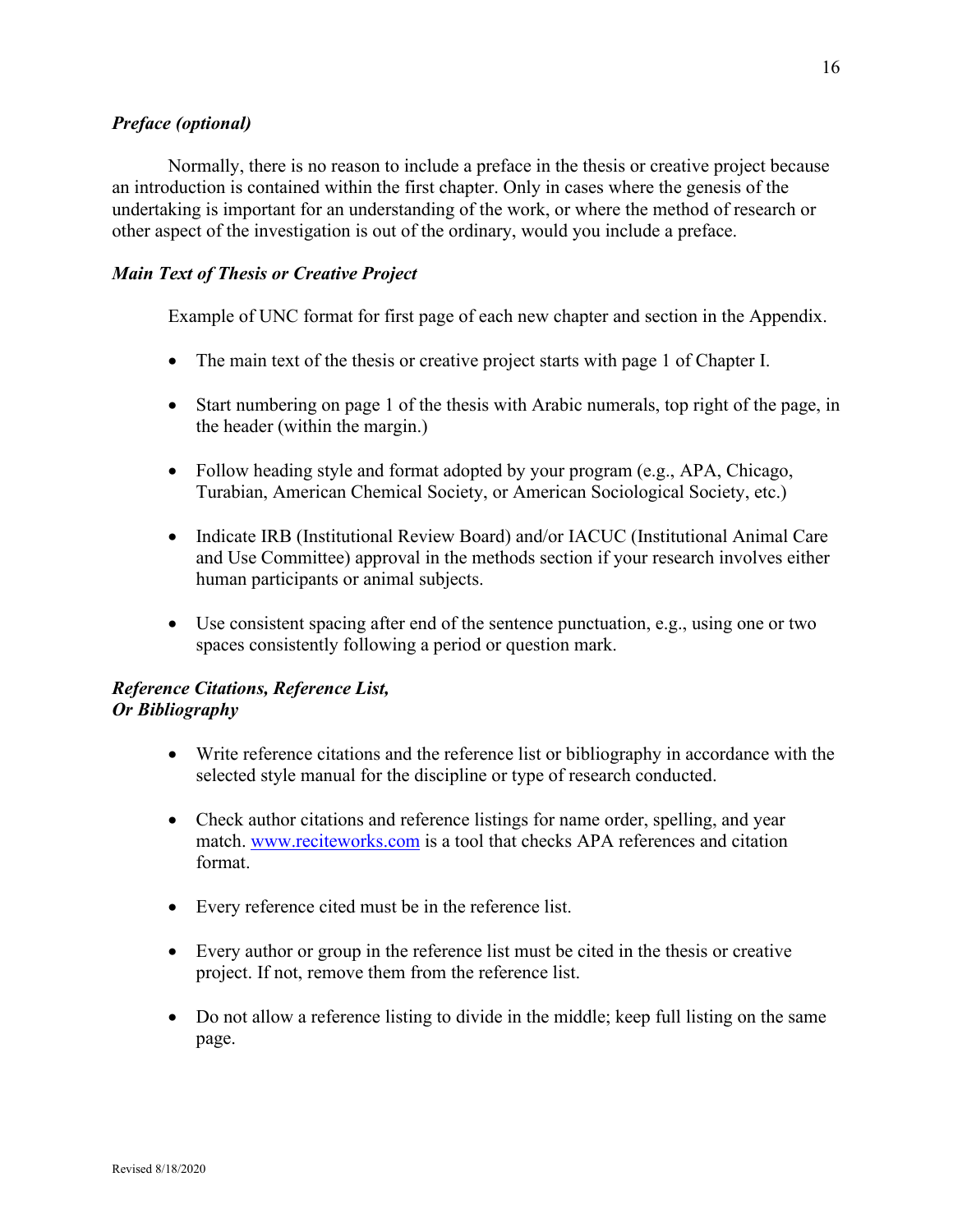#### <span id="page-16-0"></span>*Appendices*

Example of UNC format of Appendix Title page in the Appendix.

- Include a separate title page for each appendix.
- List the appendix title and page number in the Table of Contents.
- Make format consistent with the rest of the thesis, including margins, page numbering, and clarity of scanned images.
- Make reductions clear and readable.
- Include the IRB or IACUC approval in an appendix, if applicable.

#### **Final Checklist**

<span id="page-16-1"></span>Whether or not you employ a typist, it is your responsibility to check the thesis or creative project before turning into the Graduate School for review. Turn in the review copy electronically by the "Last day for filing Master's Thesis" on the Schedule of Deadlines found on the Graduate School website. The entire document must satisfy the professional standards maintained by the Graduate School of the University of Northern Colorado.

- Do all pages in the document, including preliminary pages and appendixes, follow the margin requirements?
- Is your name identical as shown in DegreeWorks on the title page, signature page, and abstract citation? If a copyright page is included, does the name match on all pages?
	- Does the title match exactly on title page, signature page, and abstract?
	- Is the date at the bottom of the title page the month and year that your degree will be awarded?

Are all committee members and their committee roles (e.g., Research Advisor, Committee Member, Faculty Representative) listed on the signature page?

Does the Table of Contents reflect the exact titles, headings, and subheadings as they appear in the text? Does it reflect correct page numbers? Every time you make changes, recheck the page numbers.

Do List of Tables and List of Figures entries reflect identical titles and page numbers as found in the text? Every time you make changes, recheck the page numbers.

Have you changed the proposal wording from future to past tense in the final version of *all* chapters? Have you removed the word "proposal" from the title page?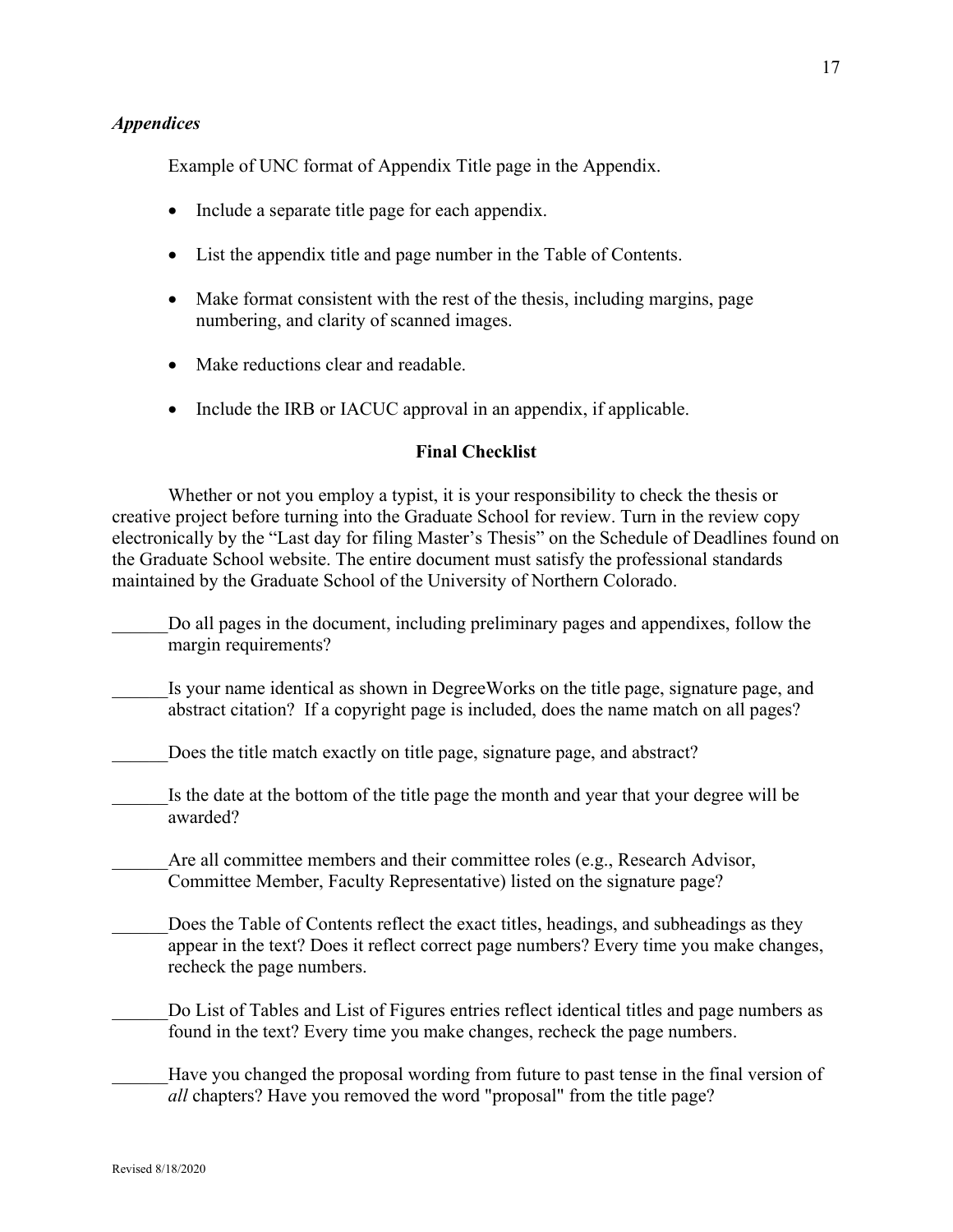- Have you numbered the preliminary pages with lower case Roman numerals, and changed the numbering to Arabic numerals on page 1 of the study?
- If applicable, did you explain the informed consent process for a study involving human participants (subjects) and indicate receipt of IRB or IACUC approval in your methods section. Did you include a copy of the IRB or IACUC Approval in your Appendix, if using either human participants or animal subjects?
- Does each chapter start on a new page, 2 inches from the top of the paper?
	- Have you eliminated "widows and orphans" from the document?
- Have you double-checked the spelling, author order, and year of every citation and reference listing? If a source has not been cited in the chapters, remove the listing from the references.
- If applicable, have you obtained appropriate copyright permissions for figures or previously published documents? If you are using the journal manuscript format, copyright permission would be needed if you include a published journal article as one of your thesis chapters.
- Have you checked the page numbering and order of pages on the original and all copies of the thesis before submitting the final version to the Graduate School?

#### **Submitting Your Final Thesis or Creative Project**

### **Defending the Thesis or Creative Project**

- Schedule your defense with your committee and the program office according to program requirements. It is not done through the Graduate School.
- Have committee members sign your signature page to turn in separately from your thesis.
- If the committee requests changes to the content, the research advisor may wait to sign the signature page until changes are accepted. The Graduate School will not review a thesis or creative project if the committee has not approved and signed the signature pages.
- Turn in your thesis or creative project to the Thesis and Dissertation Specialist by email at least four weeks (28 calendar days) before your anticipated graduation date, you may not graduate until the following semester. (Please refer to the Graduate School web site for the schedule of deadlines.)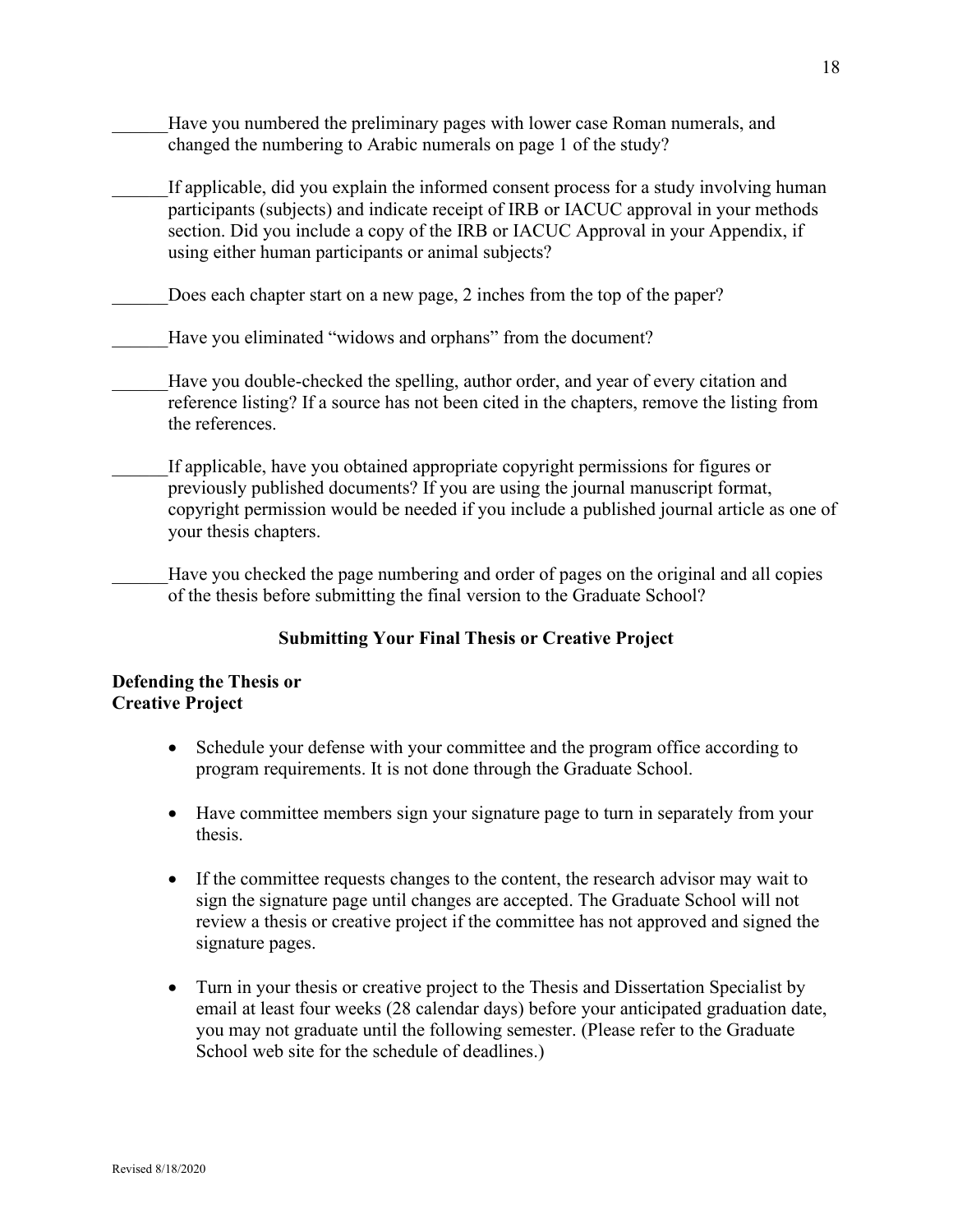#### <span id="page-18-0"></span>**Submission of Review Copy**

After the committee approves a student's thesis or creative project, email the following to the Thesis and Dissertation Specialist:

- Electronic copy of your thesis or creative project (in one MS Word or PDF document)
- Processing Form [https://www.unco.edu/graduate-school/pdf/thesis-capstone](https://www.unco.edu/graduate-school/pdf/thesis-capstone-dissertation/Processing-Form.pdf)[dissertation/Processing-Form.pdf](https://www.unco.edu/graduate-school/pdf/thesis-capstone-dissertation/Processing-Form.pdf) - indicate the editorial style manual used (e.g., APA, Chicago, etc.) and the name of your typist, if applicable.
- Verification of Research Subject and Participant Compliance Form, signed by you and your committee chair
- IRB or IACUC approval (if applicable) and
- Signed signature page.

Two people from the Graduate School read the review copy for format and to assure that it meets University standards. Corrections are commonly requested at this point, so students must wait for final approval *before* uploading Archival copy to Digital UNC. The Graduate School will keep the review copy and email revision notes to the student.

### <span id="page-18-1"></span>**Fees**

The Graduate School charges students' UNC student account (URSA) an \$85 publication fee after all forms and Archival upload requirements are completed. Students make payment through URSA.

# **Required Final Forms**

**Please Note:** Open and complete the fillable forms on the Graduate School website, using Internet Explorer 11 as your browser. Forms are not successfully opening using Microsoft Edge, Chrome or Firefox.

If you are using a Macintosh to fill out Graduate School forms, you must use Adobe Reader or Adobe Professional. Do not fill out the form in Preview mode.

- **Processing Form** [https://www.unco.edu/graduate-school/pdf/thesis-capstone](https://www.unco.edu/graduate-school/pdf/thesis-capstone-dissertation/Processing-Form.pdf)[dissertation/Processing-Form.pdf](https://www.unco.edu/graduate-school/pdf/thesis-capstone-dissertation/Processing-Form.pdf) - your URSA account will be charged an \$85 processing fee at the end of the semester.
- Digital UNC ETD form. Upload as a supplemental documentation in Digital UNC. [https://www.unco.edu/graduate-school/pdf/thesis-capstone-dissertation/Digital-UNC-](https://www.unco.edu/graduate-school/pdf/thesis-capstone-dissertation/Digital-UNC-ETD-Approval.pdf)[ETD-Approval.pdf](https://www.unco.edu/graduate-school/pdf/thesis-capstone-dissertation/Digital-UNC-ETD-Approval.pdf)
- All Masters Theses are required to deposit the electronic copy of the final scholarly project with Digital UNC electronic repository for UNC archives. The Thesis and Dissertation Specialist in the Graduate School will provide instructions after the scholarly project approval.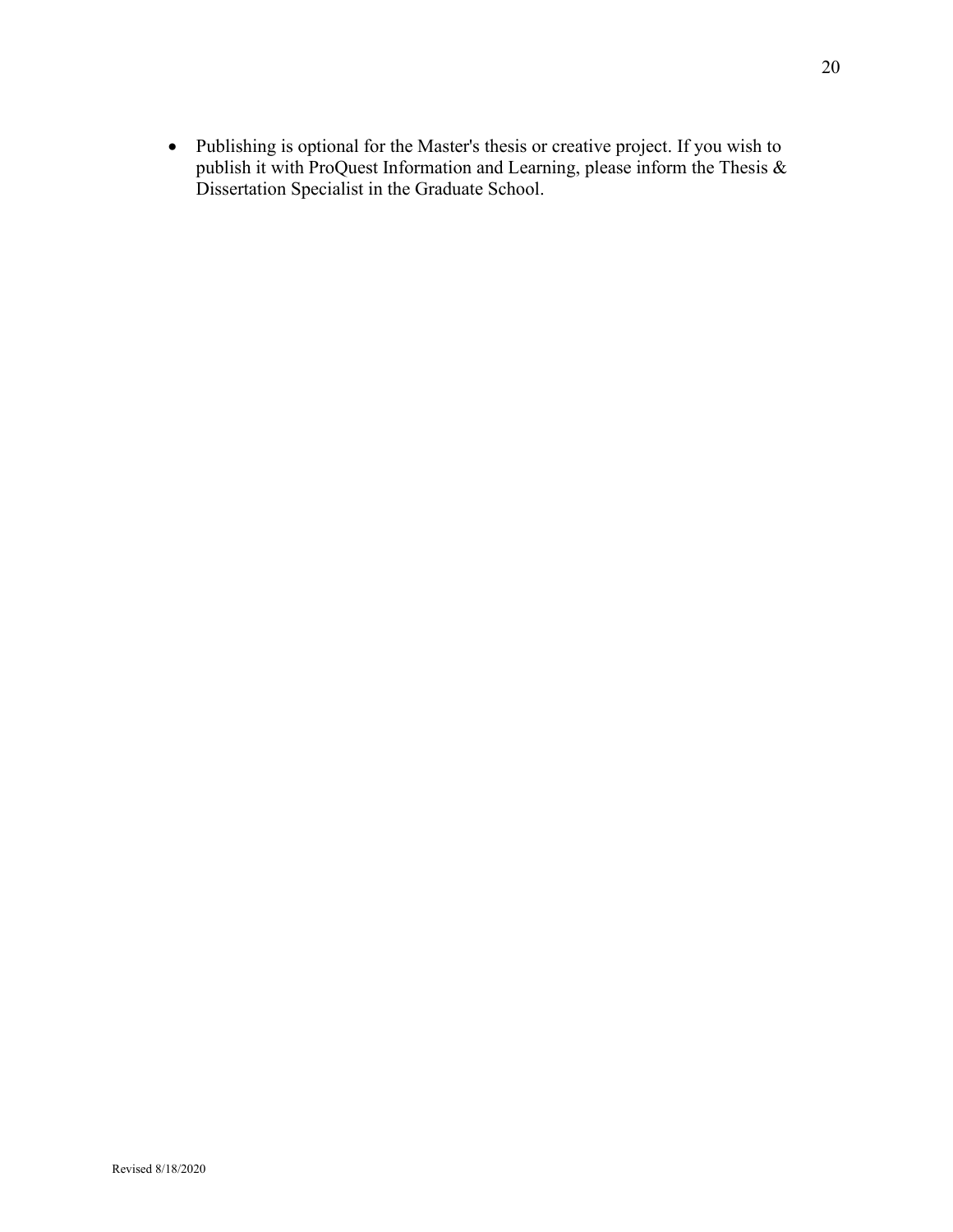# <span id="page-20-0"></span>**Example of Appendix Title Page**

<span id="page-20-1"></span>(DO NOT include the above heading or blue text on your copies)

# **APPENDIX A**

# <span id="page-20-2"></span>**EXAMPLE PAGES FOR THESIS OR CREATIVE PROJECT**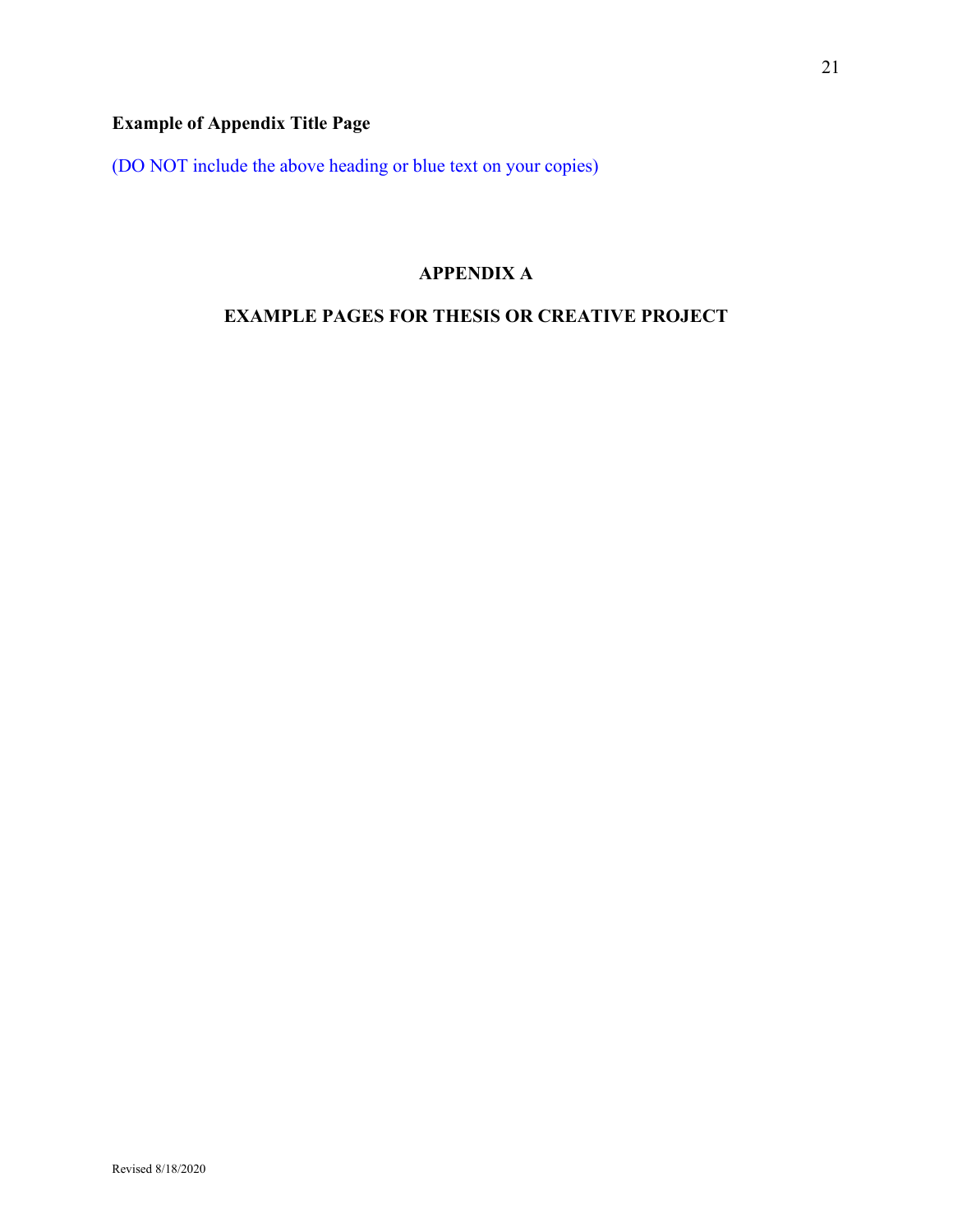# <span id="page-21-0"></span>**Format of Copyright Page**

(DO NOT include the above heading or blue text on your final pages.)

# © 2020

# FULL LEGAL NAME AS RECORDED IN URSA

# ALL RIGHTS RESERVED

Copyright page is not numbered and does not count in page numbering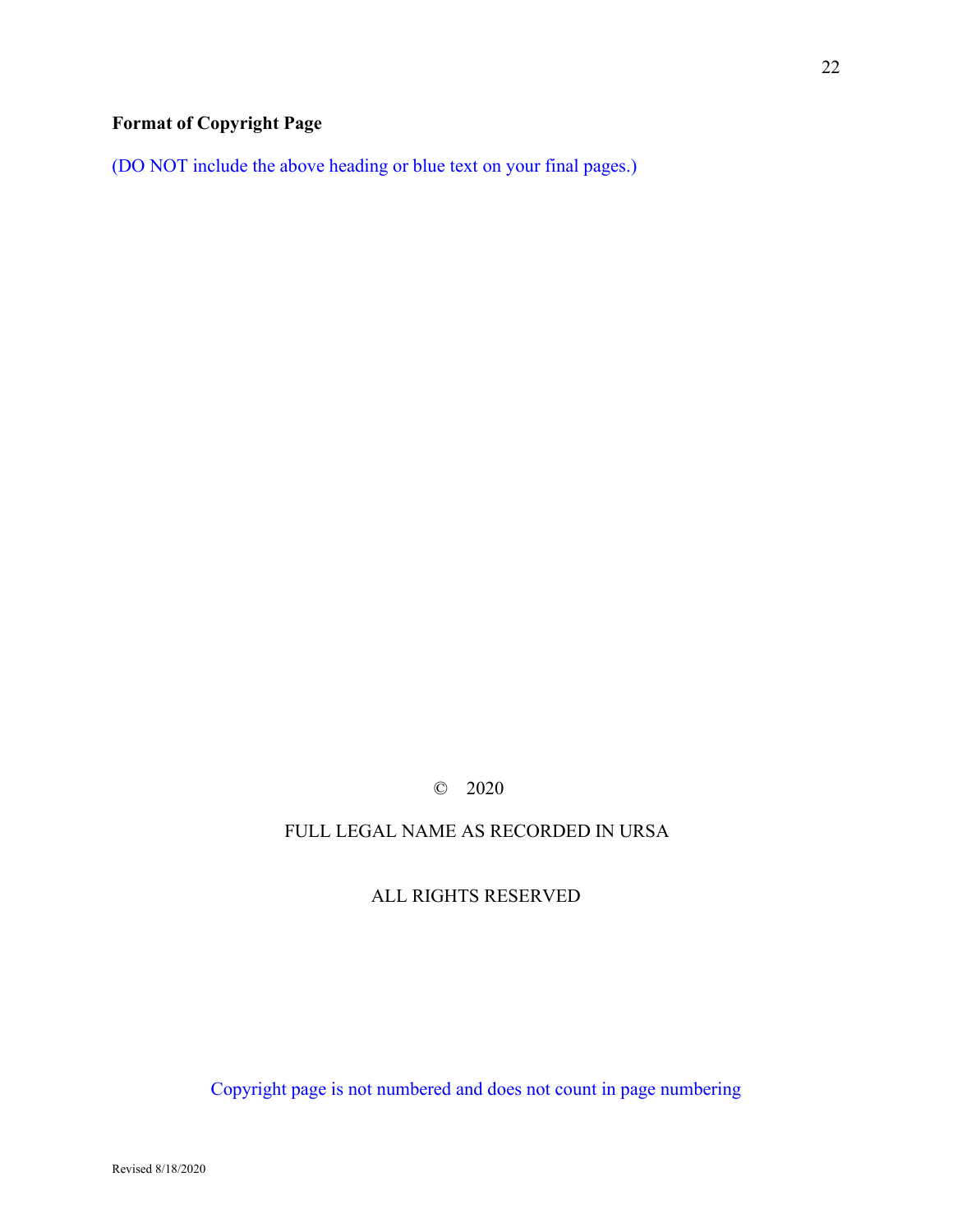### <span id="page-22-0"></span>**Format of Title Page for Master's Thesis or Creative Project**

(DO NOT include the above heading or blue text on your copies)

### UNIVERSITY OF NORTHERN COLORADO

Greeley, Colorado

The Graduate School

# TITLES LONGER THAN FOUR INCHES, FORMAT IN TWO OR MORE SINGLE-SPACED LINES IN AN INVERTED PYRAMID FORMAT

A Thesis (or Written Explanation of the Creative Project) Submitted in Partial Fulfillment of the Requirements for the Degree of Master of Arts Master of Music Master of Science

Student's Full Name as recorded in URSA or DegreeWorks

College School or Department Program or Department

December 2020

Month and year that degree is awarded

This page is not numbered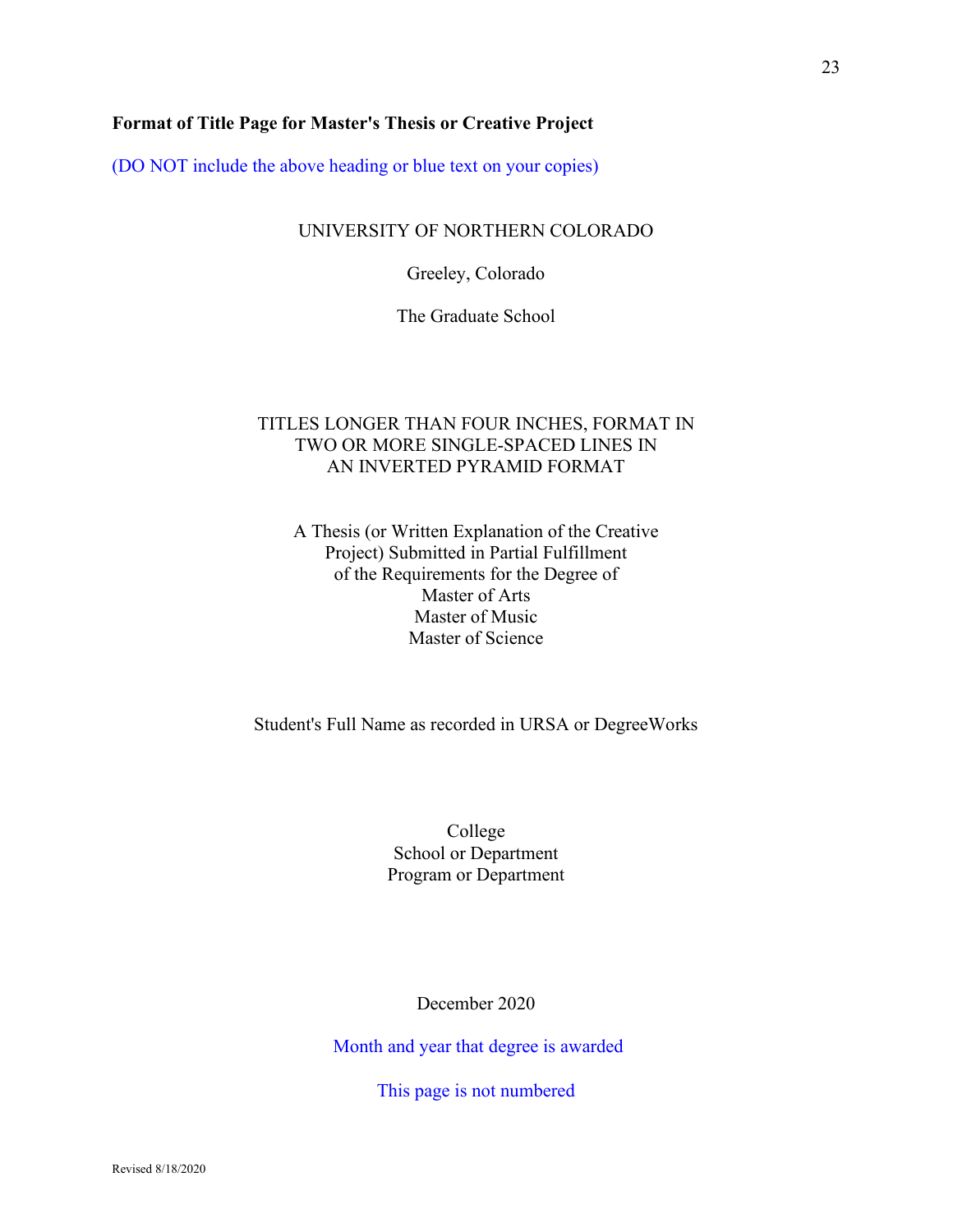# <span id="page-23-0"></span>**Example Title Page for Master's Thesis or Creative Project**

(DO NOT include the above heading or blue text on your final pages.)

#### UNIVERSITY OF NORTHERN COLORADO

Greeley, Colorado

The Graduate School

# JUDGE BIAS IN RHYTHMIC GYMNASTICS: AN ETHNOGRAPHIC INVESTIGATION

A Thesis Submitted in Partial Fulfillment of the Requirements for the Degree of Master of Science

Joseph James Smith

Natural and Health Sciences School of Sport and Exercise Science Sports Coaching

December 2020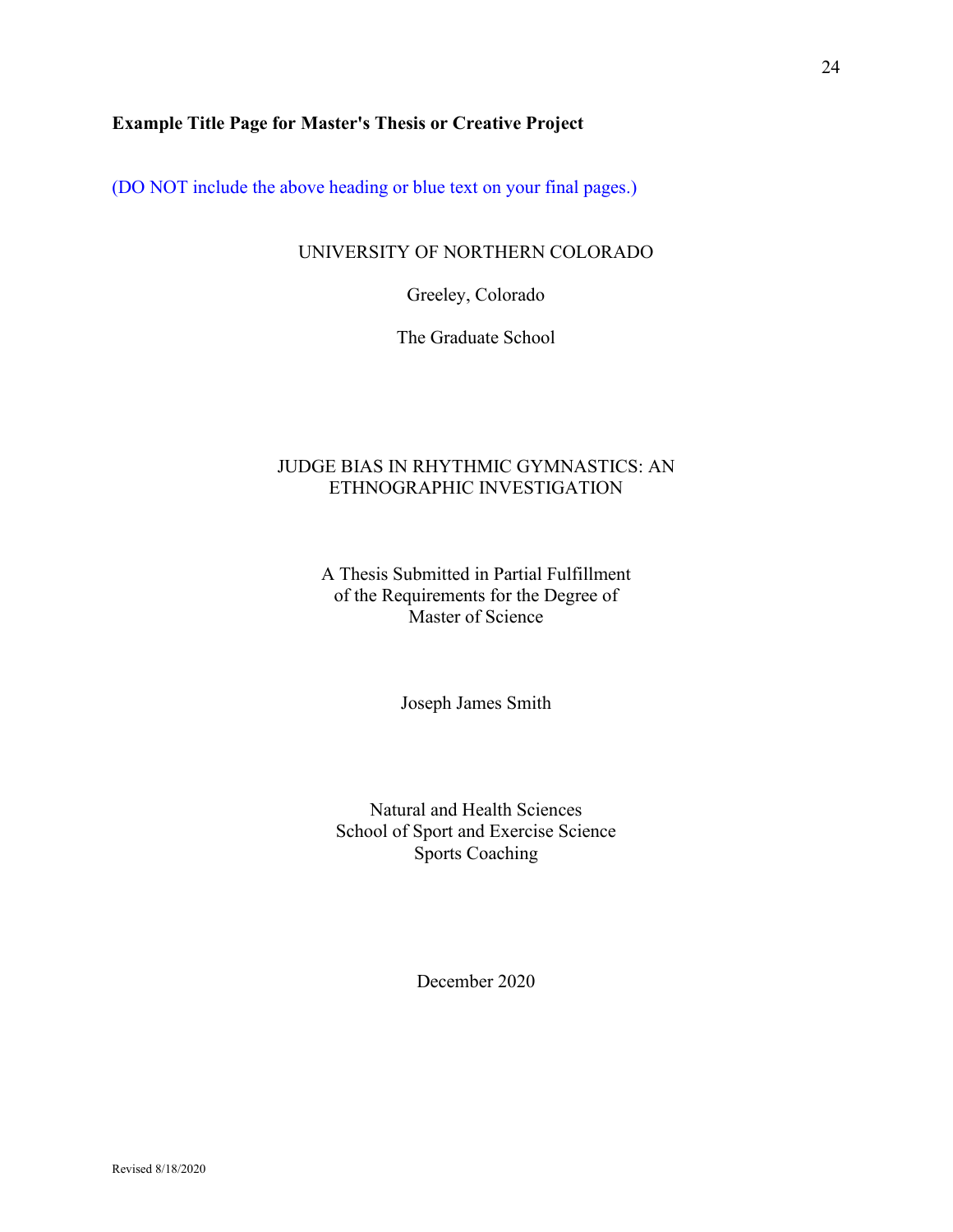# <span id="page-24-0"></span>**Format of Signature Page for Master's Thesis/Creative Project**

This Thesis\* (\*Or Creative Project) by: [Student's Full Name as recorded in URSA]

Entitled: *Title of Thesis or Creative Project in Italics*

Top margin must be 2 inches

 $\blacksquare$ 5

Left margin is 1 inch

has been approved as meeting the requirement for the Degree of Master of [i.e. Science, Arts, Music, etc.] in College of [Natural and Health Sciences] in School or Department of [\[Sport](http://www.unco.edu/cebs/erlt/) and Exercise Science], Program of [Sports Coaching]

Accepted by the \*Thesis Committee:

Professor's Name and Degree, Chair or Co-Chair

Professor's Name and Degree, Co-Chair (if applicable)

\_\_\_\_\_\_\_\_\_\_\_\_\_\_\_\_\_\_\_\_\_\_\_\_\_\_\_\_\_\_\_\_\_\_\_\_\_\_\_\_\_\_\_\_\_\_\_\_\_\_\_\_\_\_\_

\_\_\_\_\_\_\_\_\_\_\_\_\_\_\_\_\_\_\_\_\_\_\_\_\_\_\_\_\_\_\_\_\_\_\_\_\_\_\_\_\_\_\_\_\_\_\_\_\_\_\_\_\_\_\_

Professor's Name and Degree, Committee Member

Accepted by the Graduate School

Jeri-Anne Lyons, Ph.D. Dean of the Graduate School Associate Vice President for Research

Signature page is not numbered but is counted as page ii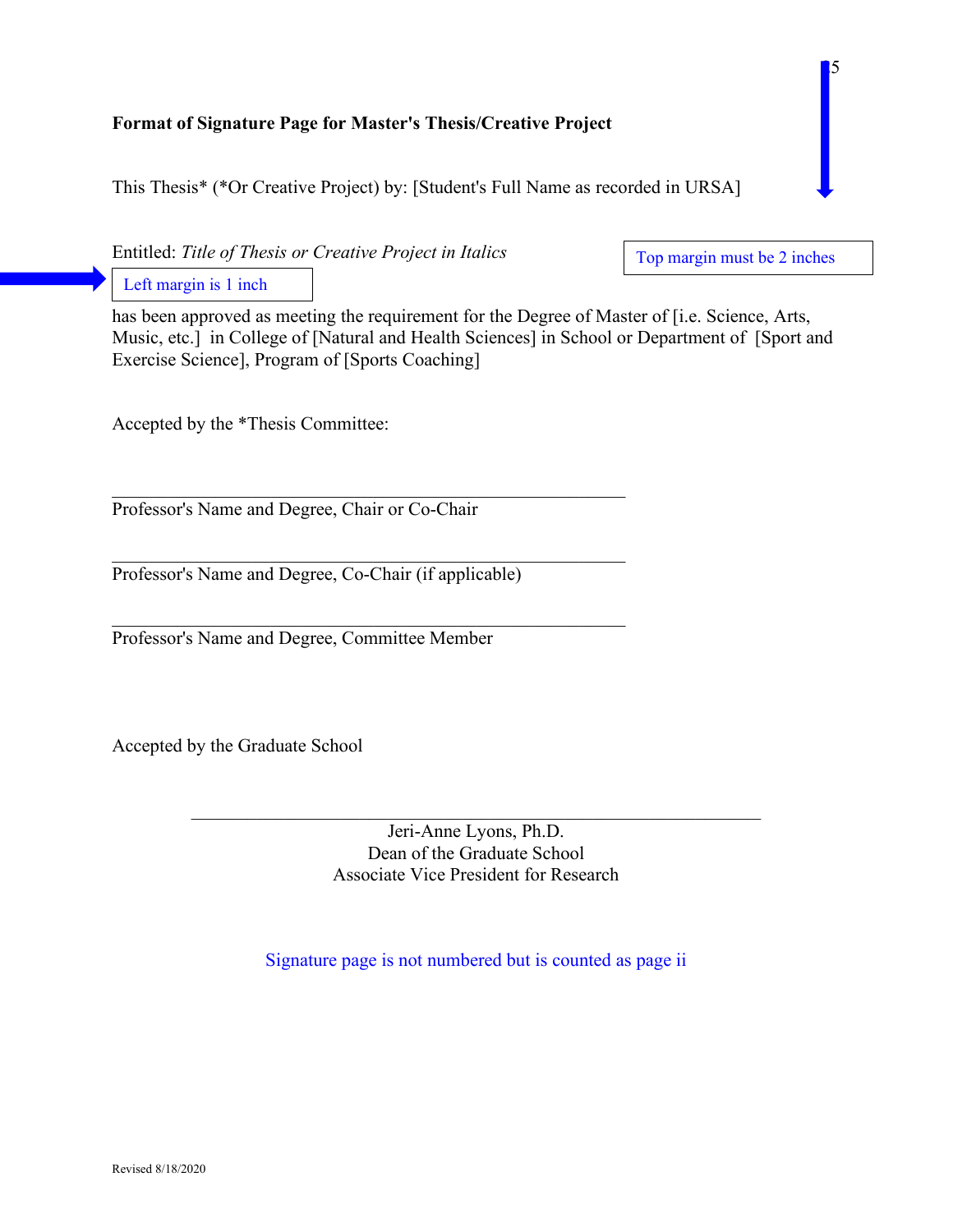# <span id="page-25-0"></span>**Example of Signature Page for Master's Thesis/Creative Project**

This Thesis by: Joseph James Smith

Entitled: *Judge Bias in Rhythmic Gymnastics: An Ethnographic Investigation*

has been approved as meeting the requirement for the Degree of Master of Science in College of Natural and Health Sciences in School of Sport and Exercise Science, Program of Sports Coaching.

Accepted by the Thesis Committee:

\_\_\_\_\_\_\_\_\_\_\_\_\_\_\_\_\_\_\_\_\_\_\_\_\_\_\_\_\_\_\_\_\_\_\_\_\_\_\_\_\_\_\_\_\_\_\_\_\_\_\_\_\_\_\_ Daphne Q. Littleton, Ph.D., Chair

Ralph U. Kidding, Ph.D., Committee Member

 $\mathcal{L}_\text{max} = \mathcal{L}_\text{max} = \mathcal{L}_\text{max} = \mathcal{L}_\text{max} = \mathcal{L}_\text{max} = \mathcal{L}_\text{max} = \mathcal{L}_\text{max} = \mathcal{L}_\text{max} = \mathcal{L}_\text{max} = \mathcal{L}_\text{max} = \mathcal{L}_\text{max} = \mathcal{L}_\text{max} = \mathcal{L}_\text{max} = \mathcal{L}_\text{max} = \mathcal{L}_\text{max} = \mathcal{L}_\text{max} = \mathcal{L}_\text{max} = \mathcal{L}_\text{max} = \mathcal{$ 

Accepted by the Graduate School

Jeri-Anne Lyons, Ph.D. Dean of the Graduate School Associate Vice President for Research

\_\_\_\_\_\_\_\_\_\_\_\_\_\_\_\_\_\_\_\_\_\_\_\_\_\_\_\_\_\_\_\_\_\_\_\_\_\_\_\_\_\_\_\_\_\_\_\_\_\_\_\_\_\_\_\_\_\_\_\_\_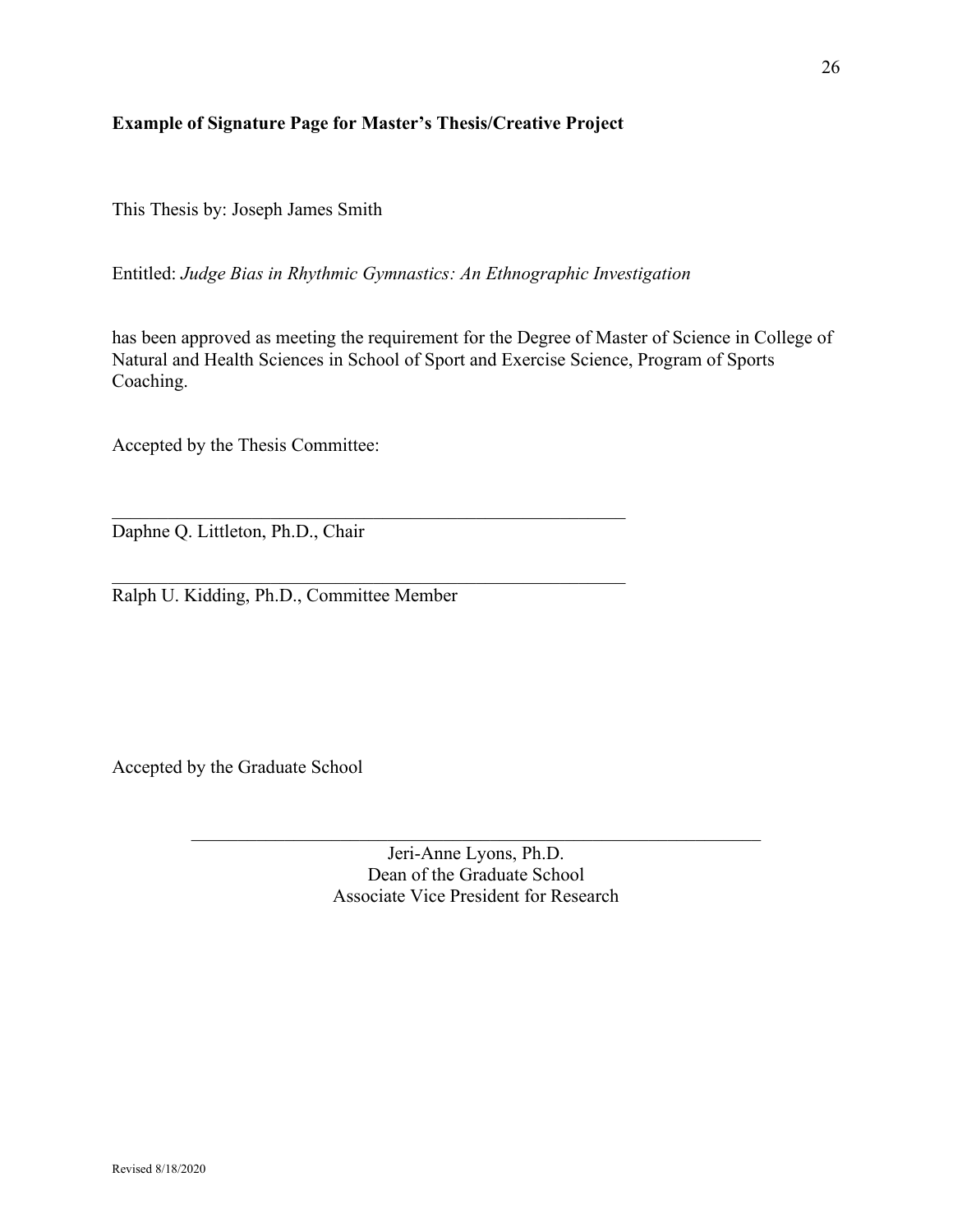Space down to two inches on first page of Abstract.

(DO NOT include the above heading or blue text on your final pages)

Left margin is 1 inch

<span id="page-26-0"></span>**Format for Abstract Page**

# **ABSTRACT**

Last name, First Name. *Title of thesis is in italics*. Unpublished Master of \* (\*Arts, Science, Music) thesis or creative project, University of Northern Colorado, Year.

Leave two blank lines between citation and abstract text

The name used on the title page and the abstract must be your legal name (as it is recorded in URSA) so it will match the name on your transcript. The title on the abstract must match the title on the title page exactly. The year must be year when the degree is awarded. The abstract is a summary of the manuscript and includes the purpose of the project, pertinent findings, and significance of the paper. As a brief overview (usually 1 to 2 pages; however, there is no page limit), an abstract gives the reader concise information that conveys the importance of the manuscript. Center "ABSTRACT" (two inches from the top of the page, one inch below the 1" top margin) above the author citation, and the body of the abstract is double-spaced.

> The Abstract is the first page showing a page number. In the footer, insert page number with a lower case Roman numeral iii.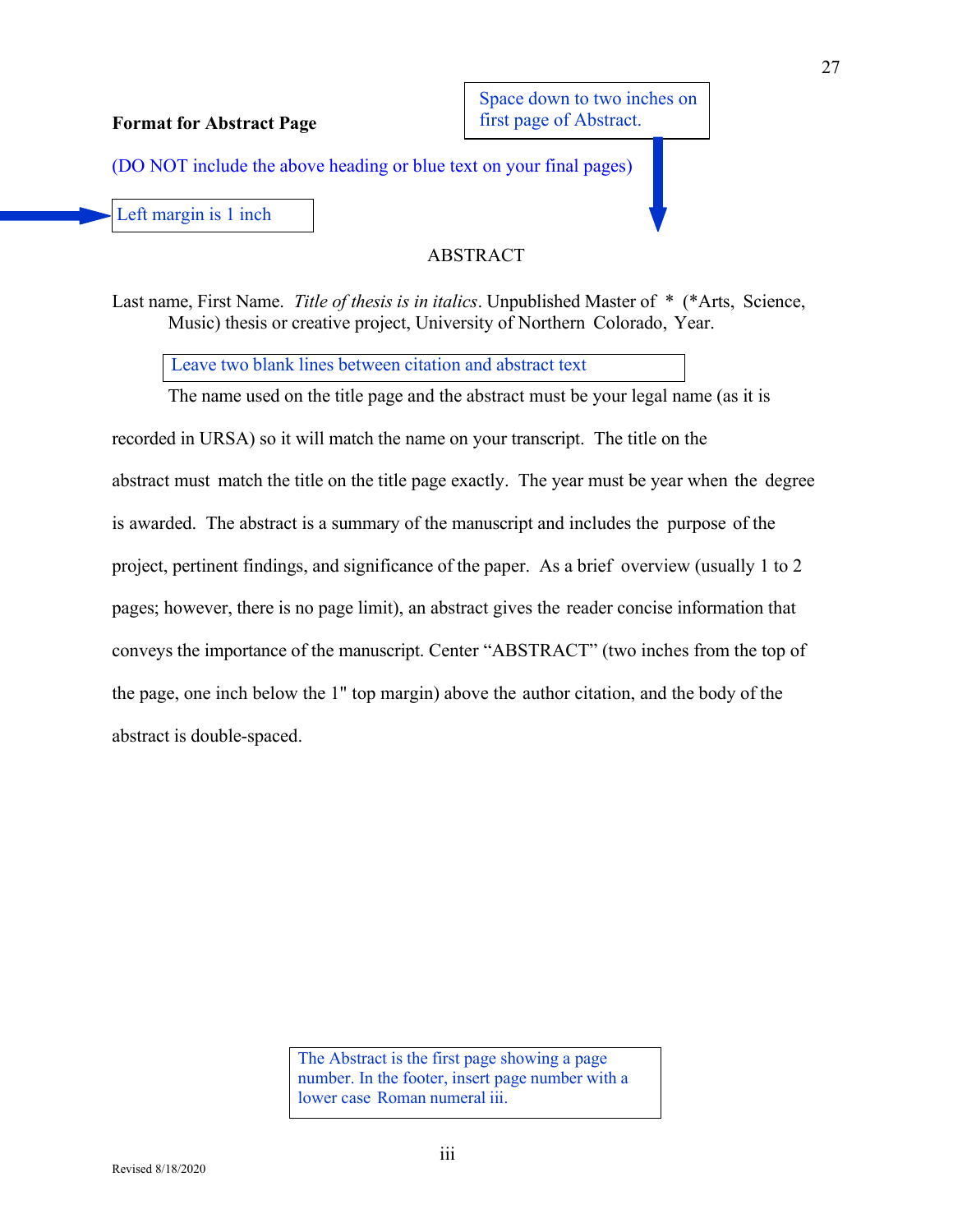# <span id="page-27-0"></span>**Format for Table of Contents, List of Tables & List of Figures**

You may create manually by creating a table, then remove the lines or you may use the Table of Contents feature in MS Word

(DO NOT include the above heading or blue text on your final pages.)

| Left margin is 1 inch                                           |                                     |                                                                                                   | Space down to two inches from<br>top of page (1" below 1" margin) |  |
|-----------------------------------------------------------------|-------------------------------------|---------------------------------------------------------------------------------------------------|-------------------------------------------------------------------|--|
|                                                                 |                                     | <b>TABLE OF CONTENTS</b>                                                                          | on first page of Table of Contents                                |  |
| I.<br>First Level One Heading<br>Second Level One Heading       |                                     |                                                                                                   |                                                                   |  |
| II.<br>#<br>First Level One Heading<br>Second Level One Heading |                                     |                                                                                                   |                                                                   |  |
| III.                                                            | First Level One Heading             | Second Level One Heading                                                                          | $\#$                                                              |  |
| IV.                                                             | ANALYSIS<br>First Level One Heading | Second Level One Heading                                                                          | #                                                                 |  |
| V.                                                              | First Level One Heading             | Second Level One Heading                                                                          | #                                                                 |  |
|                                                                 |                                     |                                                                                                   | #                                                                 |  |
| <b>APPENDIX</b><br>A.<br><b>B.</b>                              |                                     |                                                                                                   | $\#$<br>#                                                         |  |
|                                                                 |                                     | The organization and titles of chapters may be different based upon the basis of your study. This |                                                                   |  |

is just a sample of the alignment. It is not required that you put page numbers for each level of heading, but if you do, be consistent

28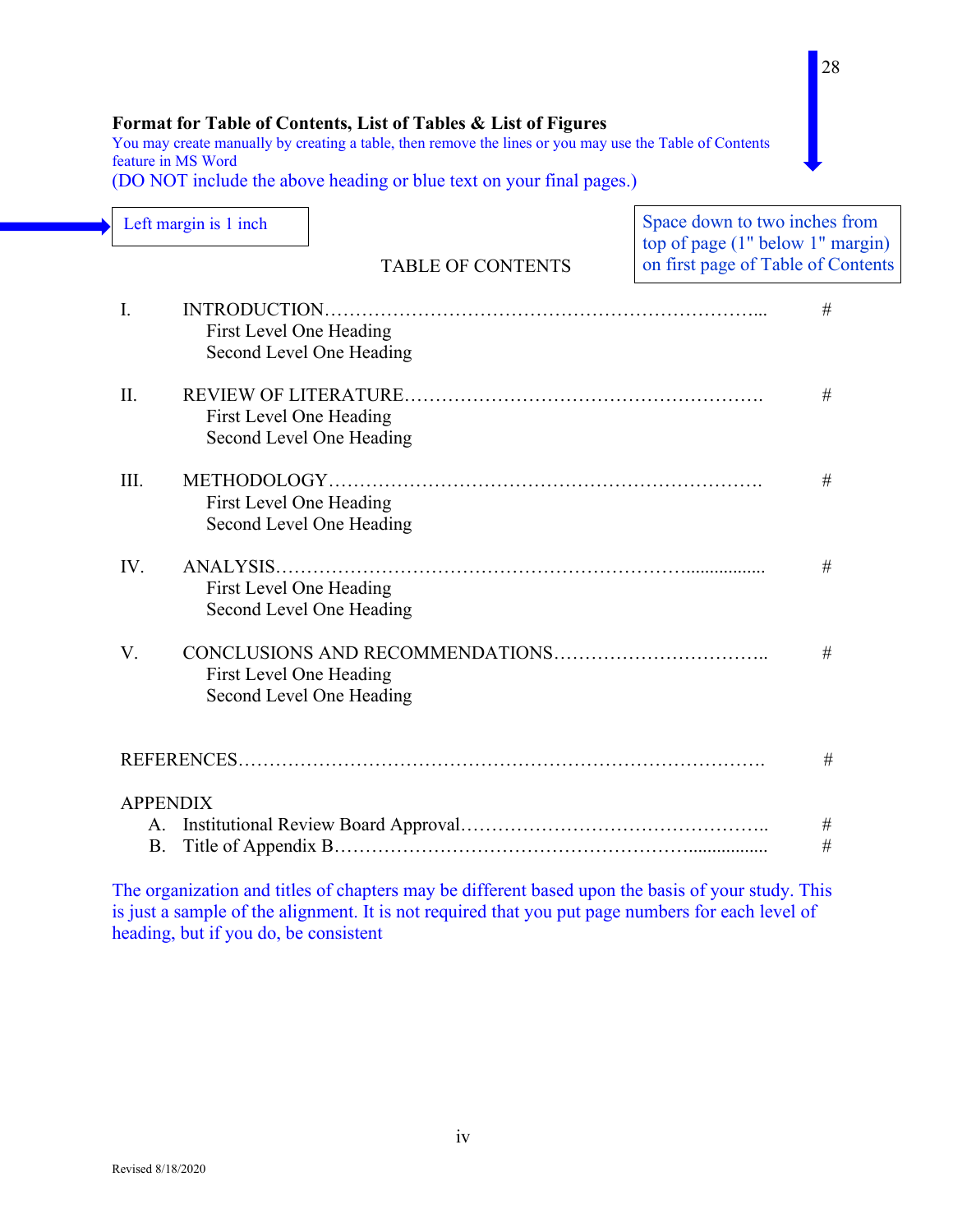# <span id="page-28-0"></span>**Sample Format for the First Page of Each Chapter**

(DO NOT include the above heading or blue text on your final pages)

Space down on the first page of each chapter so CHAPTER starts 2" from top of paper. (1" down from 1" margin) Don't change margin, as you'll need to change it back at the end of the first page of chapter.

# CHAPTER I

# TITLE OF CHAPTER IN INVERTED FORMAT AND SINGLE-SPACED IF TITLE IS LONGER THAN FOUR INCHES

# **Level One Heading in Inverted Format and Single-Spaced if Title is Longer Than Four Inches**

This is an example based upon the use of the Publication Manual of the American

Psychological Association (6th Edition). If the editorial style manual you are using for

your thesis does not specifically require bold font for headings, do not use bold font

at all. Put the text of the chapter on the same page, double-spaced. Be sure to follow

your program's or department's editorial guidelines for actual format for the heading

style.

# **Level Two Heading in Inverted Format and Single-Spaced if Longer than Two and a Half Inches**

If a side heading is longer than two-and a half inches, format it in multiple single-spaced lines, in inverted pyramid format. Make sure to remove "extra" space above and below headings. This is a setting in the Paragraph Settings.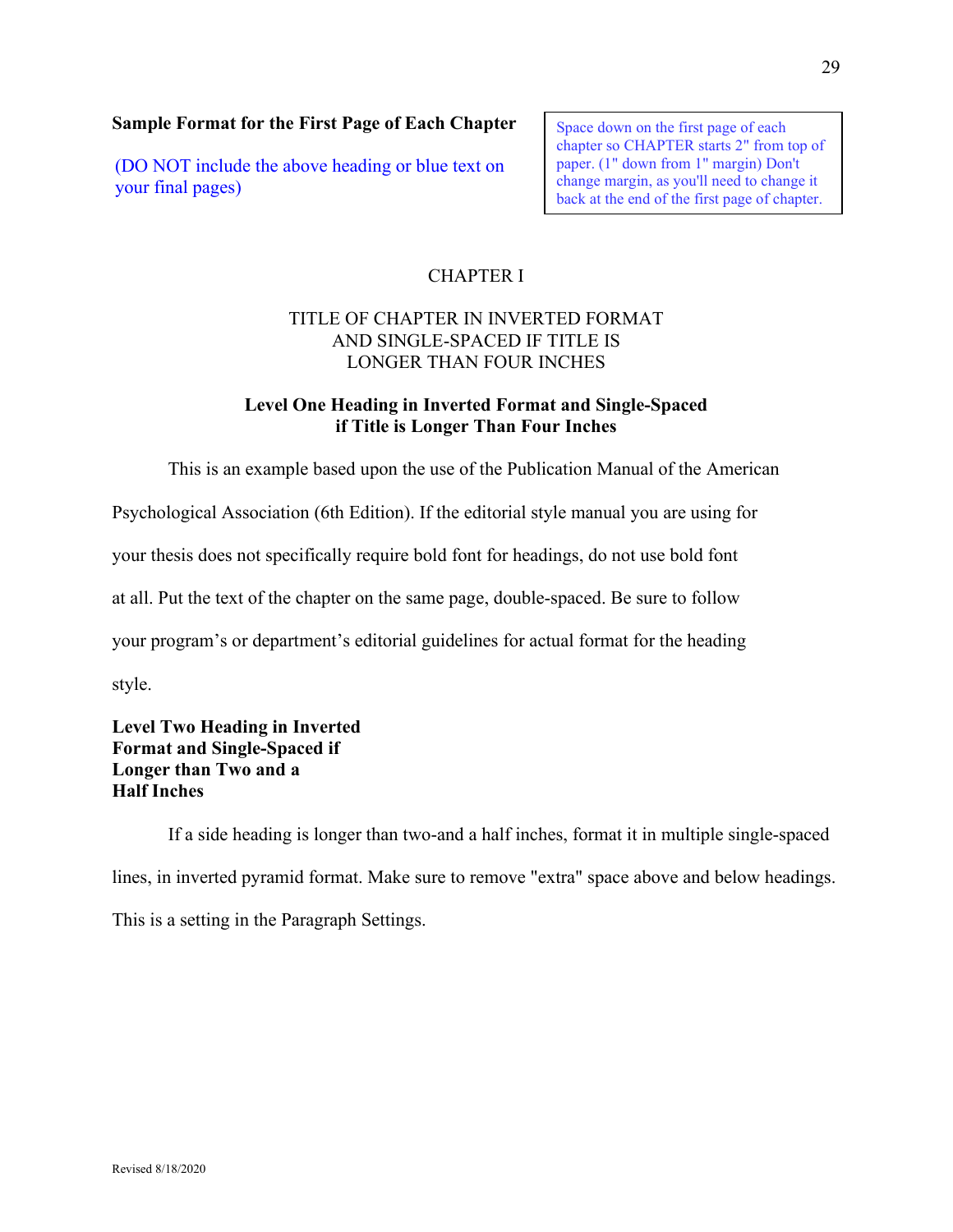# **APPENDIX B**

# <span id="page-29-1"></span><span id="page-29-0"></span>**JOURNAL MANUSCRIPT EXAMPLE PAGES**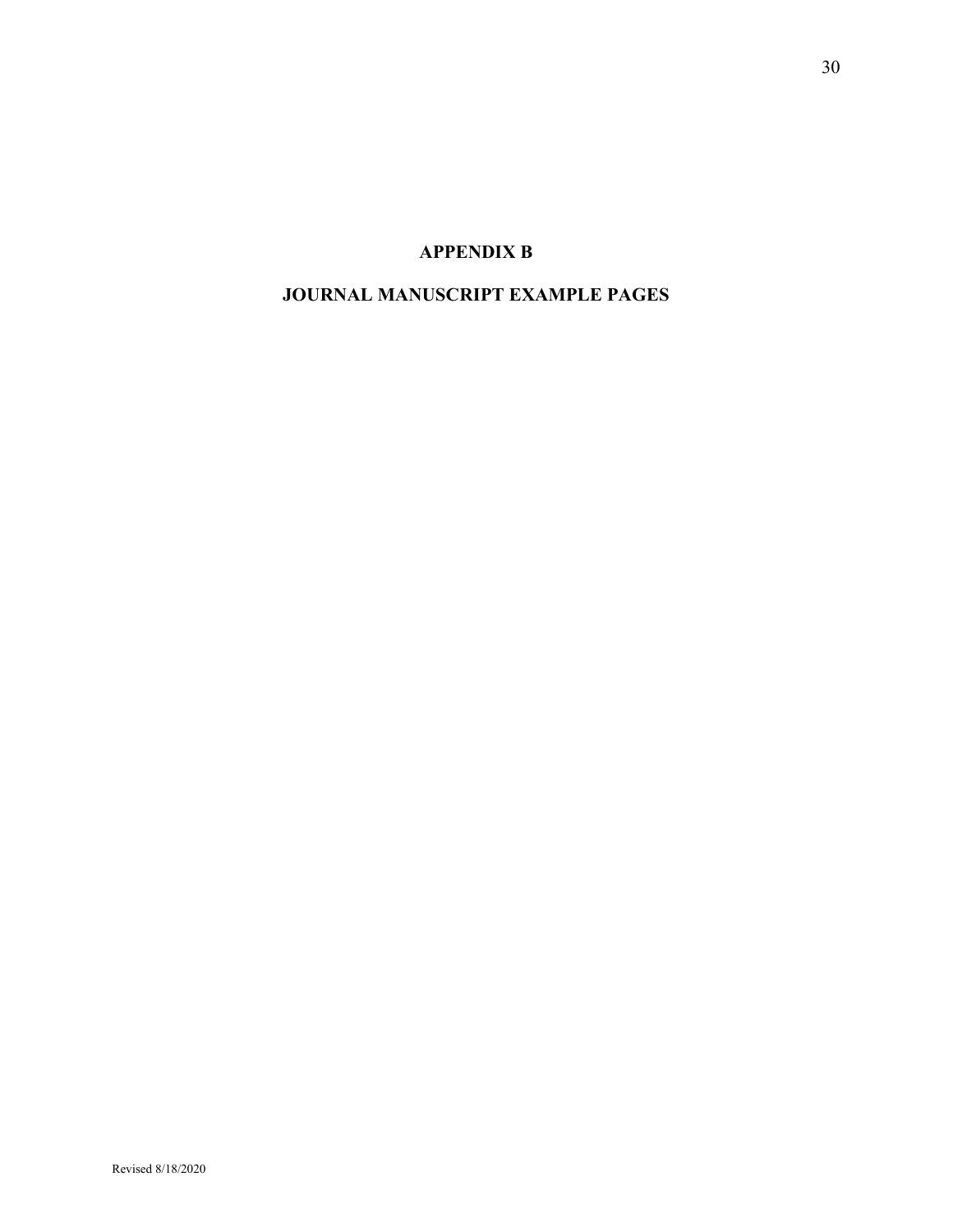# <span id="page-30-0"></span>**Example of First Page of Chapter in Journal Manuscript Format**

(DO NOT include the above heading or blue text on your final pages)

# CHAPTER IV

# TITLE OF THE CHAPTER/MANUSCRIPT IN ALL CAPS INVERTED PYRAMID STYLE AND SINGLE-SPACED

Add generic description of format for acknowledging chapter material that has been previously published or accepted for publication.

#### **Contribution of Authors and Co-Authors**

Manuscript(s) in Chapter(s) II, III, IV, etc...

Author: Type author name here (First author must be the student)

Contributions: List contributions here, single spaced

Co-Author: Type co-author name here

Contributions: List contributions here, single spaced

Co-Author: Type co-author name here

Contributions: List Contributions Here, Single Spaced

\*\*Make sure you include all authors and co-authors on this page, individually, and a brief paragraph of what each has contributed.